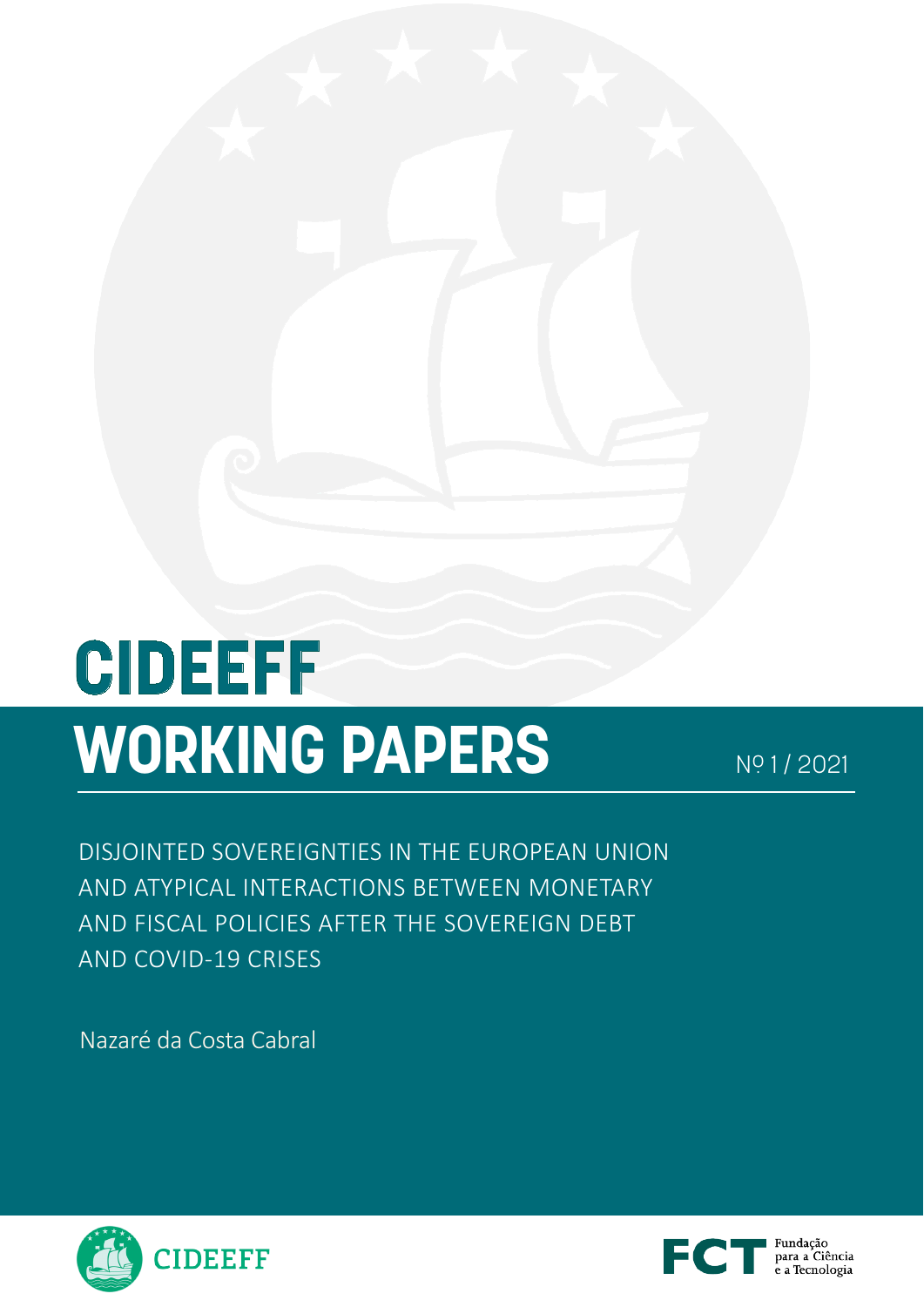<span id="page-1-0"></span>

# **CIDEEFF WORKING PAPERS**

ISSN: 2795-4218

**-**

**Nº1/2021** 

CRISES, PUBLIC POLICIES, FISCAL POLICY AND THE EURO

Disjointed sovereignties in the European Union and atypical interactions between monetary and fiscal policies after the sovereign debt and COVID-19 crises

Author

Nazaré da Costa Cabral

WP Coordinators

Ana Paula Dourado Pedro Infante Mota Miguel Moura e Silva Nazaré da Costa Cabral

Publisher

**CIDEEFF - Centre for Research in European, Economic, Fiscal and Tax Law** [www.cideeff.pt](http://www.cideeff.pt) | [cideeff@fd.ulisboa.pt](mailto:cideeff%40fd.ulisboa.pt?subject=)



Alameda da Universidade 1649-014 Lisboa



**-**

Design & Production

OH! Multimedia mail[@oh-multimedia.com](oh-multimedia.com)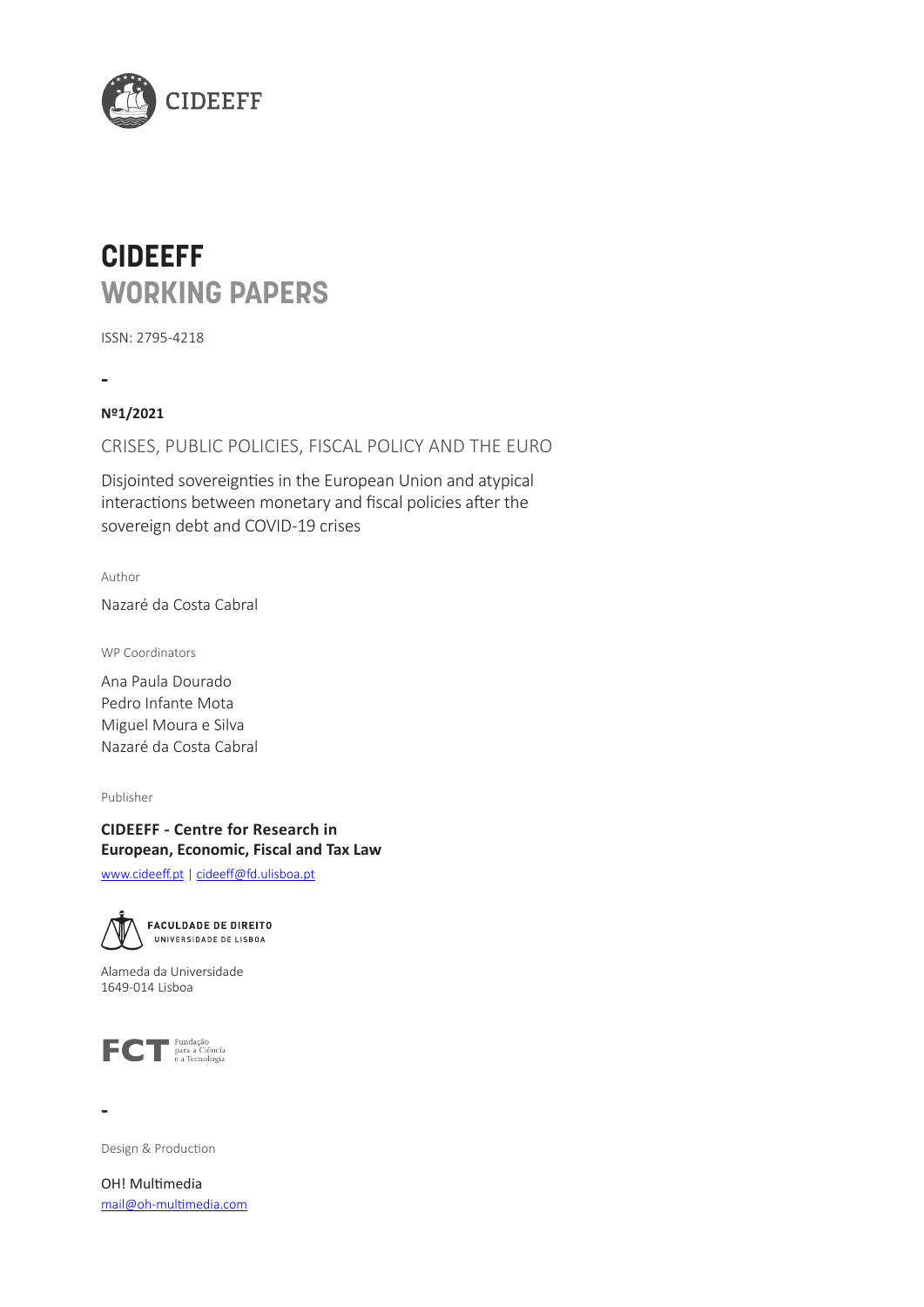

Disjointed sovereignties in the European Union and atypical interactions between monetary and fiscal policies after the sovereign debt and COVID-19 crises

NAZARÉ DA COSTA CABRAL 1

*CIDEEFF|Universidade de Lisboa*

<sup>1</sup> Currently, Chair of the Senior Board of the Portuguese Public Finance Council (CFP). The opinions expressed are the author's alone and do not represent any position or point of view of the CFP.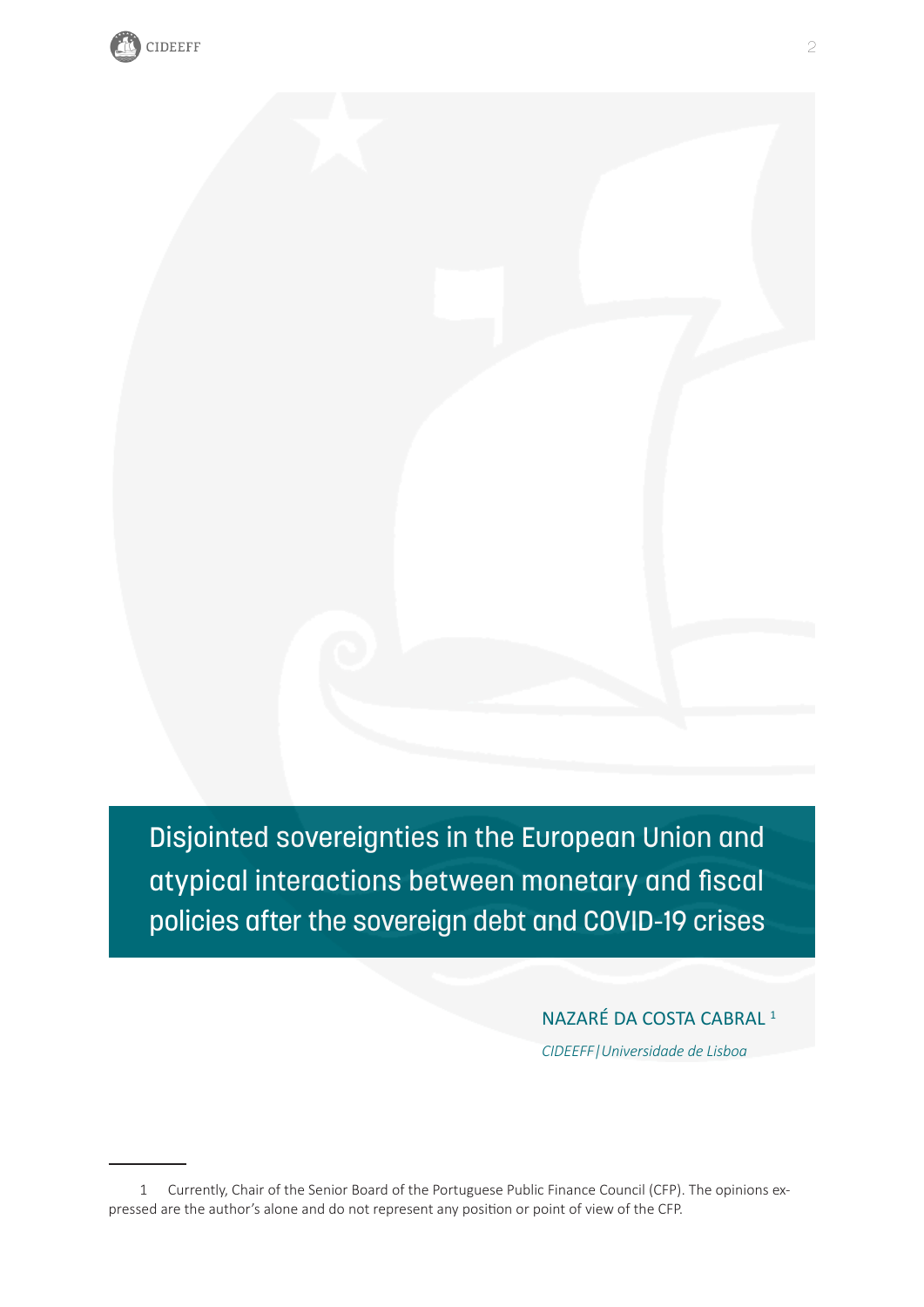# <span id="page-3-0"></span>Table of Contents

**[Abstract / Keywords](#page-4-0)**  $(pag. 4)$ 

**[1. Introduction](#page-5-0)**

 $(pag. 5)$ 

**[2. Territorial and functional disjointedness in the European Union](#page-8-0)**  $(pag. 8)$ 

**[3. Sovereign debt and COVID-19 crises and atypical responses](#page-12-0)  [from monetary and fiscal policies](#page-12-0)**

 $(pag. 12)$ 

**[4. The difficult intersection between monetary and fiscal policy in](#page-18-0)  [the E\(MU\): proposals for debt monetization after the pandemic](#page-18-0)**  [\(pag. 18\)](#page-18-0)

### **[5. Conclusion](#page-22-0)**

[\(pag. 22\)](#page-22-0)

### **[References](#page-24-0)**

 $(pag. 24)$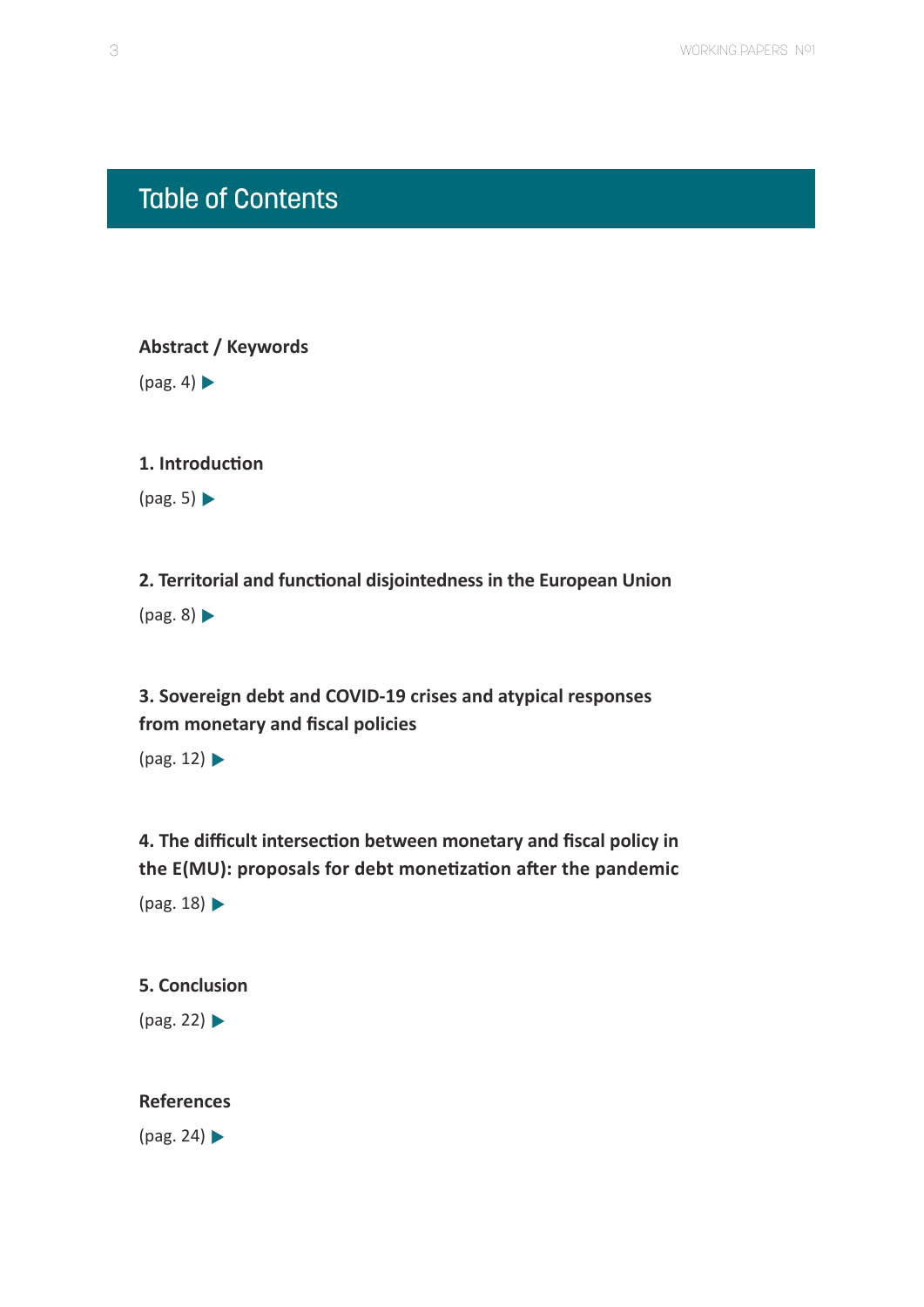# <span id="page-4-0"></span>Abstract

In this article the author explains how the two forms of sovereignty disjointedness that can be found in the European Union – territorial and functional disjointedness - explain the atypical policy measures adopted and/or proposed after the sovereign-debt and COVID-19 crises and the atypical interaction between monetary and fiscal policies. In particular, the impact of such disjointedness is discussed when monetary policy enters the territory of non- -conventional measures, and particularly when it crosses the last frontier, performing as a 'quasi-fiscal policy', which typically occurs in the case of debt monetization. The main conclusion is that the possibility to cross this frontier is much more remote in the case of the E(M)U (marked by disjointed sovereignties) than it is in cases of full sovereignty.

# Keywords

Sovereignty; Monetary policy; Sovereign-debt crisis; COVID-19 crisis; Helicopter money; Debt monetization.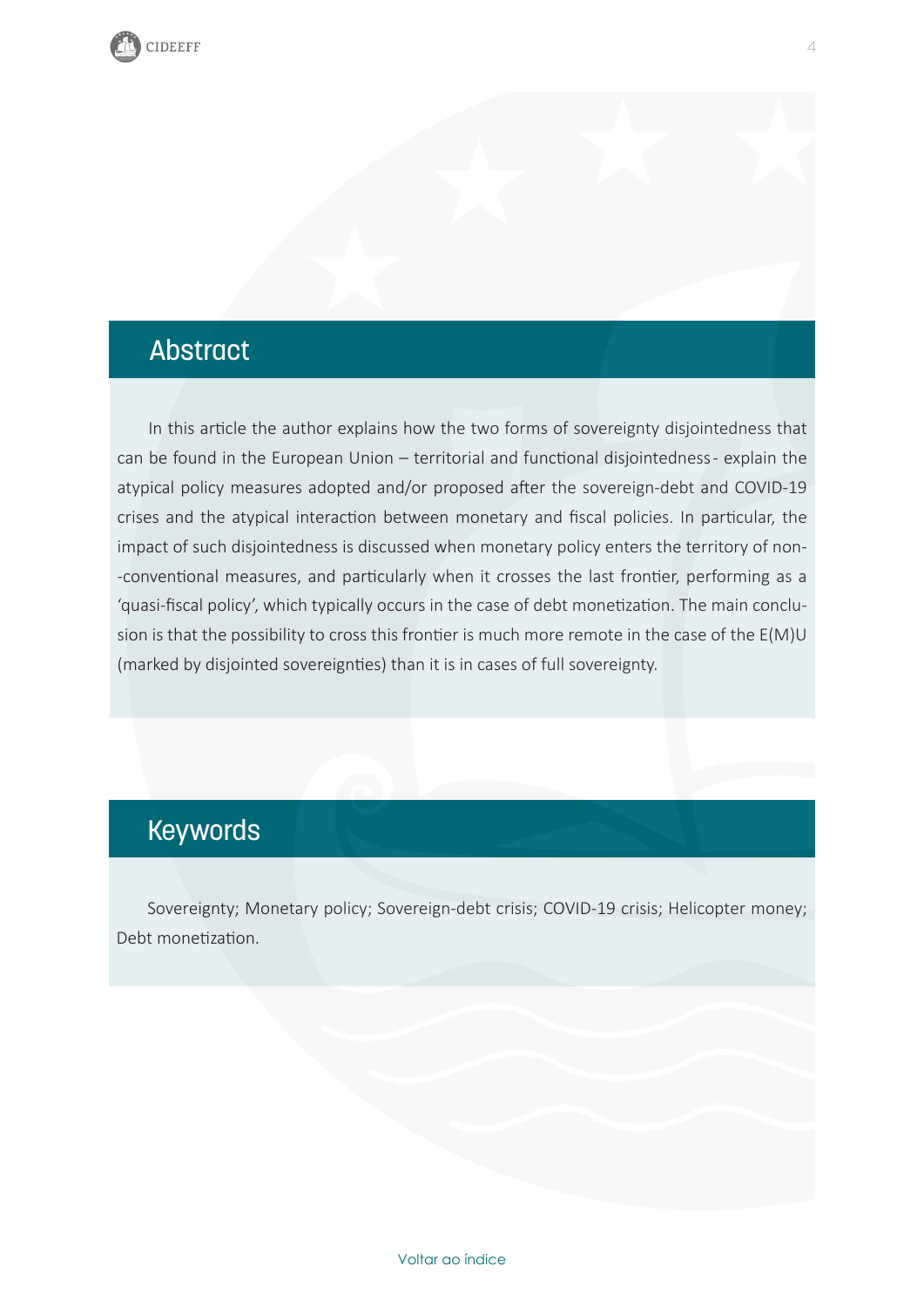# <span id="page-5-0"></span>1. Introduction

Early on, even before the definitive creation of the European Economic and Monetary Union (EMU), Goodhart (1998) signalled the divorce witnessed in this currency union (and more broadly in the European Union, the EU, itself) between fiscal and monetary powers. As we will see throughout this article, such a divorce becomes more visible in extreme situations, of war or severe crisis – as is the current COVID-19 crisis – situations that may require non-conventional response measures both in the case of fiscal as well as monetary policies. Ultimately, these situations may impose a sort of intervention by monetary authorities that clearly intersects government intervention, meaning that such monetary policy becomes a 'quasi-fiscal policy'. This is the case with the so-called debt monetization policies, notably under the designation of *helicopter money*. The fact was that, as Goodhart (1998) pointed out, "historically, the nation states have been able, in extremis, (whether in the course of war or other – often self-induced – crisis), to call upon the assistance of the money-creating institutions, whether the mint via debasement of the currency, a Treasury printing press, or the Central Bank. Whenever states (such as the USA or Australia), provinces (as in Canada), cantons, Länder, etc., have joined together in a larger federal unity, both the main political, the main fiscal and the monetary powers and competencies have similarly emigrated to the federal level. The Euro area will not be like that."

As also noted by Goodhart (1998), the explanatory framework under which the EMU was about to be established was the Optimum Currency Areas, OCAs theory (firstly, Mundell, 1961), whose main intellectual purpose was to identify conditions for optimality in a currency union by confronting the benefits related to integration (e.g. the minimization of transaction costs) with the adjustment costs imposed by the process of monetary unification itself.

Goodhart (1998) stressed at that time that in the light of OCAs theory – that he considered as an expression, in the field of external monetary relationships, of the Metallist concept of money<sup>1</sup> - a perfect coincidence between the money/currency domain and state sovereignty

<sup>1</sup> According to the Metallist concept of money, the value of Money depends primarily on the intrinsic value of the backing of that currency.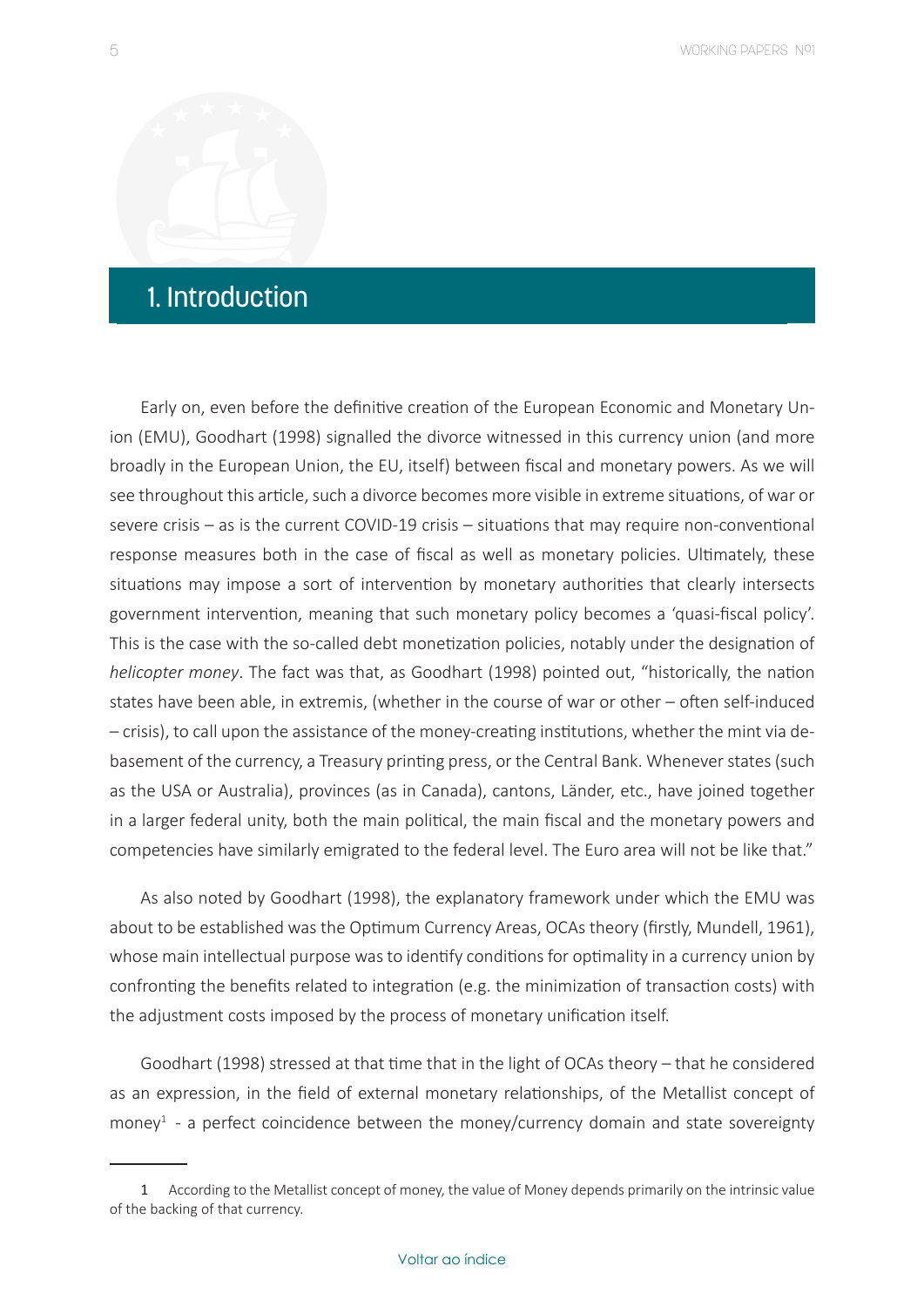

would not be required. The divorce between the printing of money and the boundaries of sovereignty, including fiscal sovereignty, could thus occur. Conversely, for the Cartalist concept of money  $2^3$  – to which he subscribes- "money is intimately bound up with the stable existence and fiscal functions of government in any area, the sovereign government of that area is predicted to maintain its single currency within the area's boundaries" (*Idem,* 1998).

Now that more than thirty years have passed after this and even after the completion of the EMU, when the latter is facing the greatest shock since its creation – the COVID-19 crisis – this same EMU, and the EU as a whole, <sup>4</sup> have been confronted with the need to adopt impressive and heterodox policy responses to the crisis, both in the case of fiscal and monetary policies (some of which had already been proposed or applied in the aftermath of the sovereign-debt crisis). In this context, the seminal disjointedness between sovereignty allocation centres has become even clearer, as will be shown in this article. The misfit is firstly denoted in the carrying out of the single monetary policy in the EMU, notably within the Eurosystem<sup>5</sup>, in which anomalous elements of decentralization towards national central banks can be found (unlike that which happens in other 'sovereign' monetary unions), especially since the European Central Bank (ECB) has launched non-conventional monetary policies - e.g. quantitative easing – after the sovereign debt crisis and now reinforced after the pandemic crisis.

The neo-Cartalist view of money, as personified in the USA, in recent years, by the aforementioned MMT, has also inspired some of the recent proposals for policy in Europe in response to the effects of the pandemic crisis, in particular one advocating a specific form of helicopter money and another, presented by the so-called 'more than one 100 economists', pleading for the cancellation of the public debt purchased by the ECB. These proposals, while not new in the

<sup>2</sup> According to the Cartalist concept of money, the value of Money is primarily based on the power of the issuing authority; that currency becomes money because the coins (or other monetary instruments) are struck with the insignia of sovereignty (Goodhart, 1998).

<sup>3</sup> Note that the Cartalist view of Money – due to the seminal contribution of Knapp (1905) and later accepted by the Keynesian economist Lerner (1954) – was recently recovered by Modern Monetary Theory (MMT), in particular in the proposals made by Huber (2017), Crocker (2020), Kelton (2020) and Tcherneva (2020). The main idea of the MMT is that money is a creature of the sovereign (Lerner, 1947), with it being admitted, under certain macroeconomic conditions (e.g. the economy operating below full-employment) that the sovereign can resort to the printing of money as a way to finance public expenditure and/or public debt. Macroeconomic risks associated with money creation – mostly displayed by Monetarist Theory-, in particular the risk of inflation (and ultimately of hyperinflation) are largely neglected by the MMT, at least when the economy is not at full-employment. Moreover, their defendants propose the creation either of a basic income (Crocker, 2020) or of a job guarantee (Kelton, 2020 and Tcherneva, 2020) financed through the printing of money in order to achieve that goal of full employment (or at least an income guarantee). Only in extreme cases – a situation of true economic overheating or inflation pressure – could the government intervene, offsetting that previous expansionary monetary policy, and resorting to tax increases to absorb income in excess (Kelton, 2020).

<sup>4</sup> I will use the acronym E(M)U when I am considering indistinctly the EMU and the EU as whole. Indeed, for some analytical purposes in this article it will not be so interesting to make such a distinction. But whenever required, the distinction will be made.

<sup>5</sup> That includes the European Central Bank and national central banks of the EMU.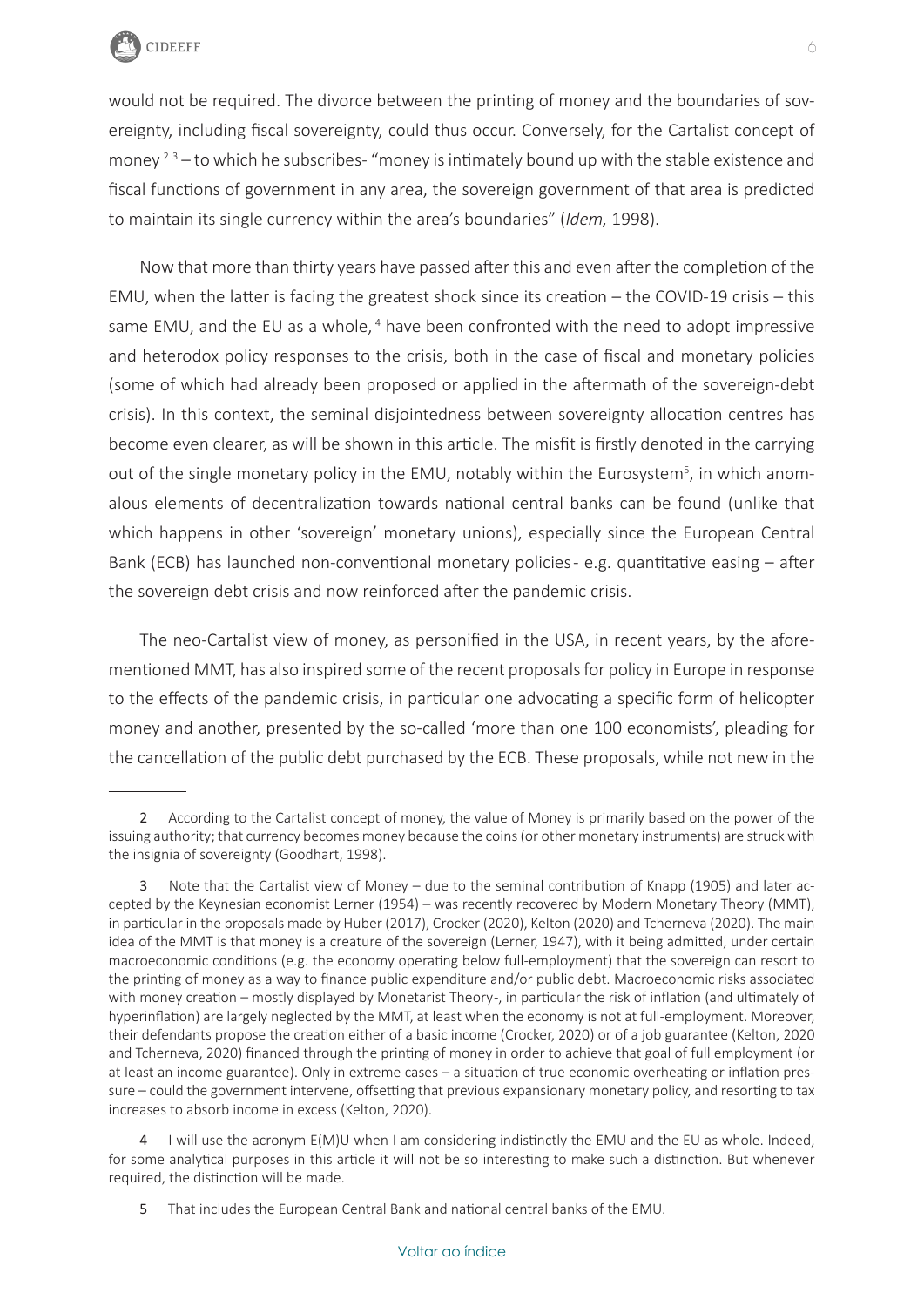theoretical field, nor even in actions of the central banks' throughout History are nevertheless borderline solutions, subject to conditions only seldom verified and involving risks that in most cases cannot be run  $6$  7: they indeed imply crossing the last frontier between monetary policy and fiscal policy (a situation where monetary policy definitely intersects fiscal policy), only undertaken when all the rest seems to fail. As we will see, in the European context, the transposition of this frontier is virtually hindered given the historical refusal to assign, in the case of fiscal policy, a sovereign power to the E(M)U (top) level.

The following sections are arranged thus: in section 2, I will characterize the two forms of disjointedness – territorial and functional disjointedness – explaining in particular how the latter affects the implementation of the single monetary policy in the EMU. In section 3, I will explain in which way these forms of disjointedness explain the atypical policy measures adopted and/ or proposed after the sovereign debt and COVID-19 crises and the atypical interaction between monetary and fiscal policies. In section 4, I will analyse the impact of this actual disjointedness when it comes to adopting non-conventional measures, and particularly borderline solutions, that is, when monetary policy performs as a 'quasi-fiscal policy', which typically occurs in the case of debt monetization. My conclusion, in section 5, is that the possibility to cross this last frontier in the case of the E(M)U (marked by disjointed sovereignties) is much more remote than it is in cases of full sovereignty.

<sup>6</sup> In Macroeconomic textbooks (Here I am following Mankiw, 2005, pp. 92-93), a government can finance its expenditure in three ways: i) it can raise tax revenue; ii) it can borrow from the public by selling government bonds and; iii) it can print money. The revenue raised by printing money is called 'segniorage'. When the government prints money to finance expenditure, it increases money supply, which in turn causes inflation. Printing money to raise revenue is like imposing an inflation tax that will be borne mostly by the holders of the money. Inflation is like a tax on holding money. Moderate inflation can be accepted (in some cases the benefits outweigh its costs). However, the risk of hyperinflation is troublesome. As also noted by Mankiw (2005, pp. 108-109), most hyperinflations begin when the government has inadequate revenue to pay for its spending and has difficulties in obtaining financed through borrowing (due do bad credit risk). In such cases, the only mechanism at its disposal is the printing process – the result is rapid money growth and hyperinflation.

<sup>7</sup> As mentioned by Issing (2020), advocates of MMT are technically correct when they point out that any country able to pay its debts in its own currency cannot become insolvent, because there is no limit to the sums of money that it can create. However, the idea that foreign investors would remain willing to invest in that currency under such circumstances does not hold water. At some point, foreign capital would become effectively shut out.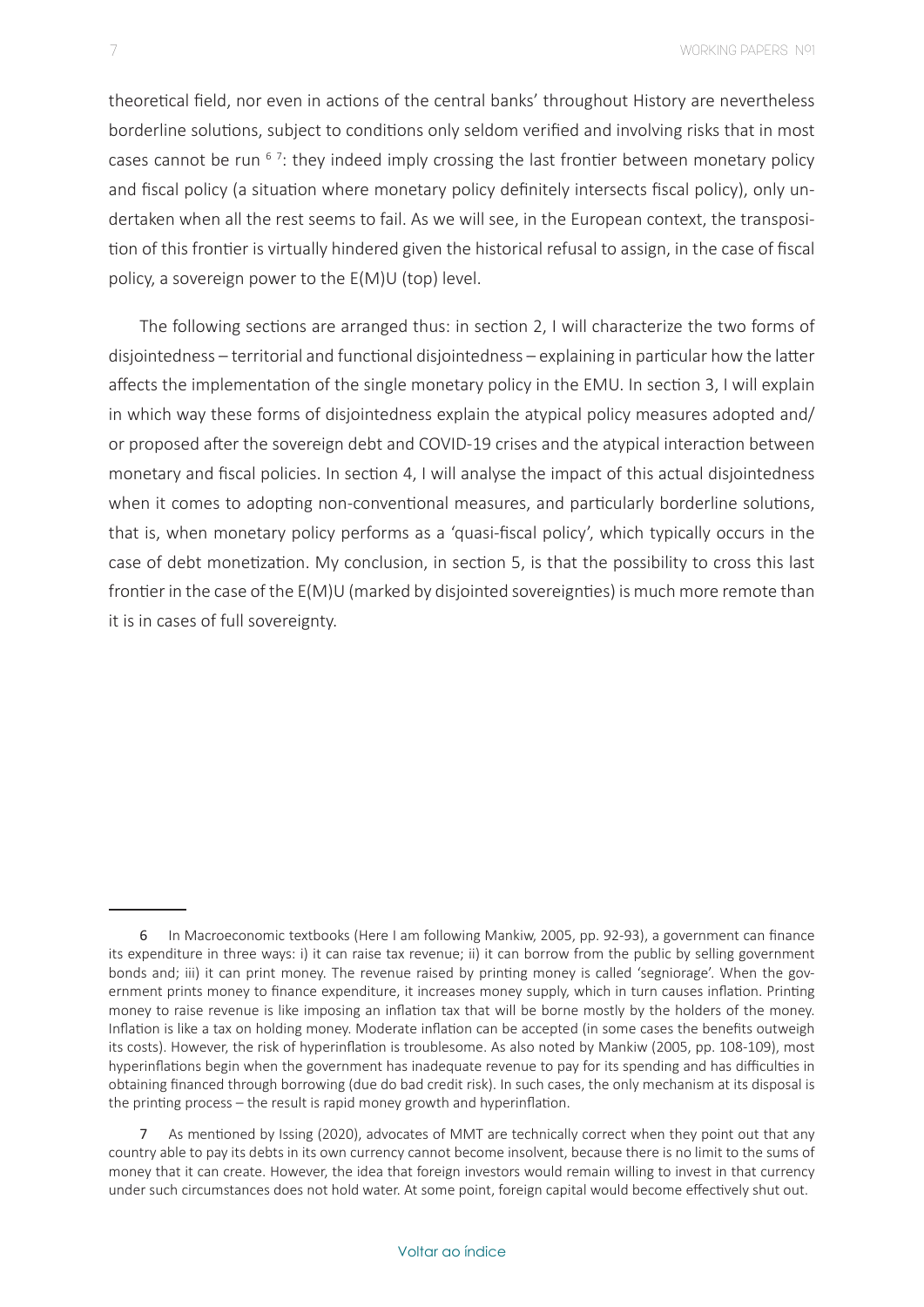# <span id="page-8-0"></span>2. Territorial and functional disjointedness in the European Union

### *2.1. Presentation*

The EU has, since its inception, been a 'novel hybrid' (McNamara, 2015) and this is largely due to its ontological ambivalence oscillating between a federal and an intergovernmental organization and pulled either by centrifugal or centripetal forces (Cabral 2021a). Typically, the EU is marked by two sources of disjointedness – territorial and functional disjointedness. As for the former, the EU is a disjointed territory where monetary policy is restricted to the EMU (managed by the ECB and the Eurosystem), whereas the budgetary policy – related to the capacity to collect revenue and to undertake public expenditure – is related to the EU as whole, through the management of the EU budget, that is, the central budget of the Union. As such, while this EU budget involves all 27 of the EU member states, the geographical scope of monetary policy is narrower, mostly restricted to 19 of its members (*Idem,* 2021a, p. 147).

In turn, when it comes to the countries that belong to the EMU, the same is also marked by a functional-type of disjointedness, since allocation centres for sovereign functions are not coincident. In fact, EMU member states, although sovereign countries, lost their monetary sovereignty (ultimately their money-issuing power) the moment they delegated such power to a central entity (the ECB). In contrast, those same states have retained full sovereignty in the tax and borrowing domains: firstly, they are still the prevalent tax assignment beneficiaries of the most important taxes (including typical redistributive and macro stabilizing taxes, e.g. redistributive income taxes), also maintaining full tax powers, as they are the primary (constitutional) decision makers for tax creation and settling tax incidence and tax rates (with minor exceptions for customs taxes and for a certain degree of harmonization at the EU central level involving the general consumption tax); secondly, they have preserved full sovereignty in the borrowing/debt issuance domain, being the location of the sovereign Treasury function. It should be noted, in turn, that this sovereign debt capacity is the 'Tail' of the coin where the 'Head' is tax sovereignty: sovereign debt issued by member states to finance their public expenditure (firstly and foremost investment expenditure) is backed up by their own sovereign taxes (Cabral, 2021b). It is indeed this sort of disjointedness that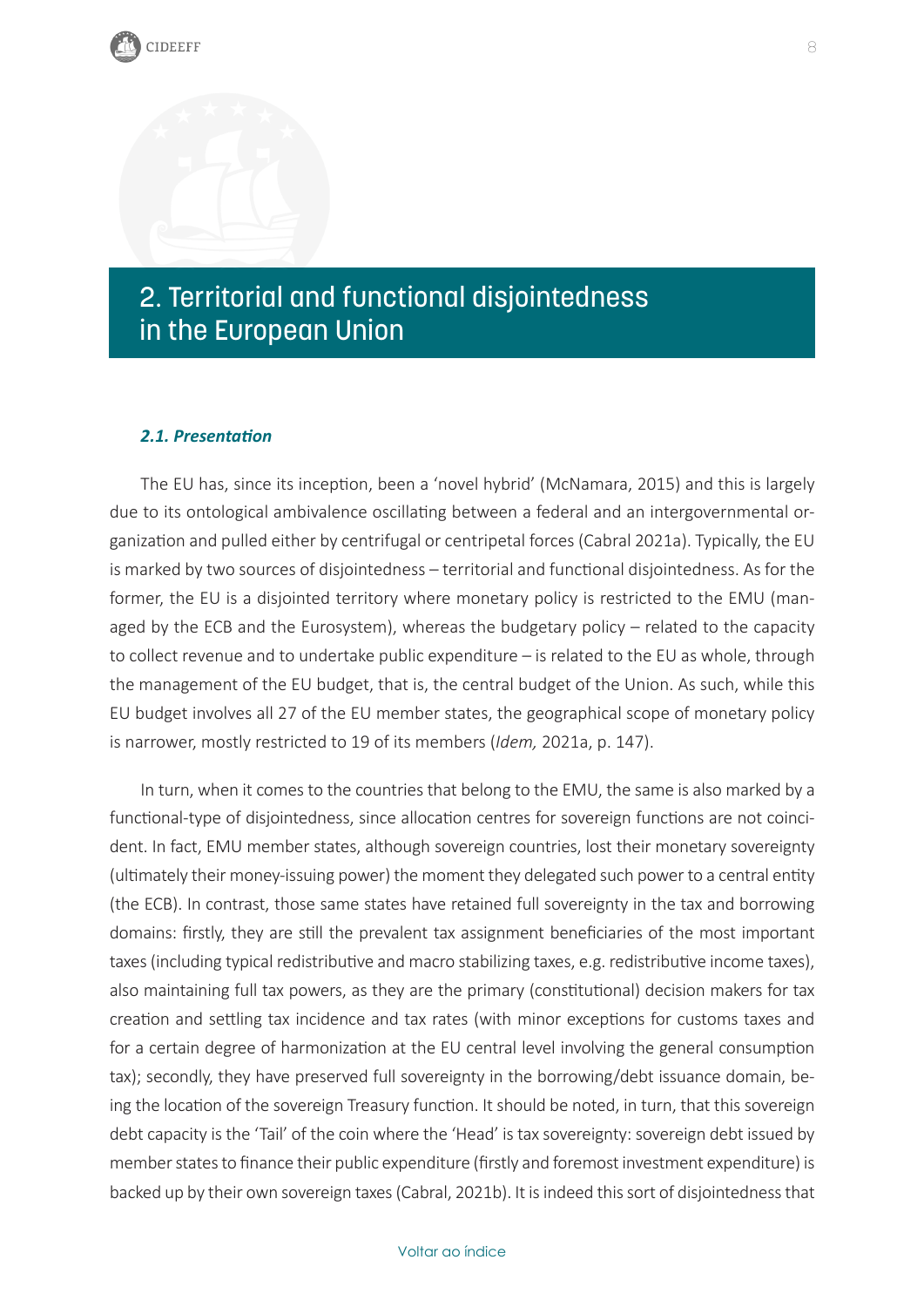is being considered by De Grauwe (2014) when he labels the EMU as an incomplete monetary union, that is, a currency union deprived of a fiscal union. This incompleteness is due in the first place to the modest dimension of the EU budget and secondly to the atypical profile of its expenditures and revenues if one compares them with 'normal' revenues and expenditures of central budgets, either of federal or unitary states. In fact, unlike that which typically happens with a central budget, the European one is not designed to produce interindividual redistributive effects, nor any kind of stabilizing role through the functioning of automatic stabilizers, both on the revenue (e.g. income taxes) and on the expenditure sides (e.g. unemployment benefits). None of these types of revenues and expenditures can be found in the EU budget.

#### *2.2. The effects of the functional disjointedness particularly in the case of monetary policy*

Indeed, even in the case of monetary policy implementation there are differences in the European landscape in comparison to national states and this is mostly due to the abovementioned functional disjointedness in the EMU. Firstly, regarding the transmission mechanism of the monetary policy,<sup>8</sup> one should expect that the effect of this mechanism should be the same for the entire territory of a state/country, that is, that the macro effects of this mechanism both internally and externally would be felt equally in all regions of that territory. Recall that this transmission mechanism lays down the channels linking reference interest rates and various markets (ultimately affecting price developments in the economy), channels that can operate both in the short term – e.g. money market – and in the long term – e.g. expectations, credit and exchange rate channels. As for the latter – exchange rate channel – money supply is expected to affect the interest rate and the exchange rate (for example, an expansionary monetary policy can determine the reduction of the nominal interest rate and the depreciation of the domestic currency), thereby affecting - at least temporarily - terms of trade and the overall competitiveness of that same national economy vis-à-vis other countries. Finally, in a different vein, a single monetary policy is expected to eliminate credit risk differentiations between regions of that country: the national credit risk is therefore by nature the sovereign credit risk.

By contrast, in the European landscape, the effects of monetary policy have been very different for the various EMU member states since the creation of the euro and such difference was amplified during the last sovereign-debt crisis. Indeed, the single monetary policy prior to the crisis was considered too lenient for certain countries (the low interest rate environment with the creation of the euro in those countries fostered a rise in private and public debt levels), but also too rigid for certain other countries, in which, even in the presence of high saving levels, those same low interest rates were not enough to foster public and private investment (the case of Germany is illustrative). Moreover, the exchange rate of the euro had also shown asymmetric effects (the external misalignment of the

<sup>8</sup> The process through which (conventional) monetary policy, e.g. fixation of reference interest rates, can affect the economy in general and in particular price developments (ECB, 2011).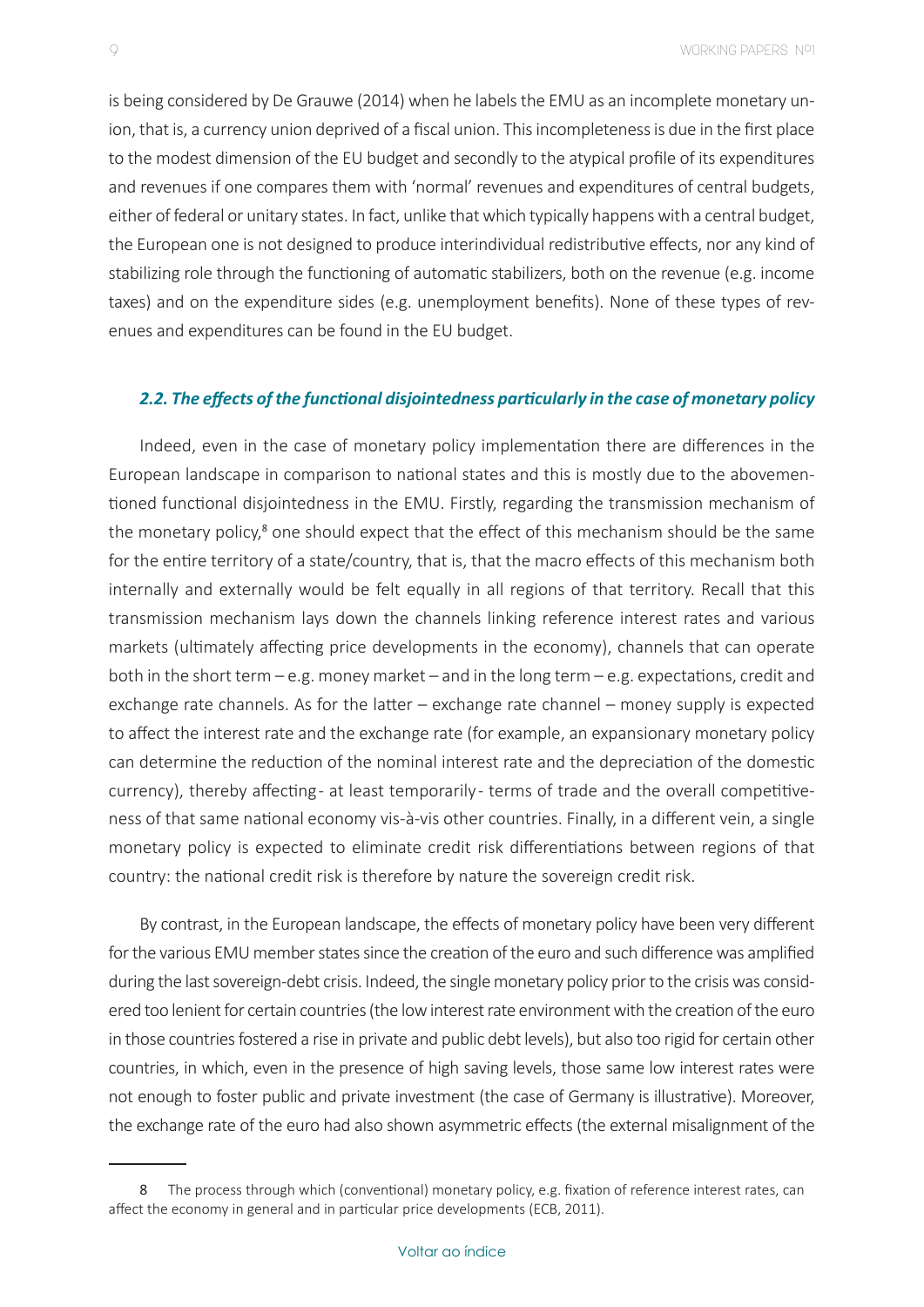

euro- Stiglitz, 2016 and 2017): for some countries, the euro was a 'cheap' currency in comparison with the previous national currency (again, the case of the Deutsche mark) thereby benefitting the respective exports and so the overall current account position;<sup>9</sup> for others, in contrast, the euro became an 'expensive' currency fostering an increase in external deficits in such countries.

Finally, the sovereign-debt crisis of 2010-2011 – which was above all an external balance crisis triggered by a 'sudden stop' in capital flows vis-à vis EMU peripheral countries (Baldwin *et al.* 2015) – was marked by the increase in the 10-year bond spreads paid by these peripheral countries in comparison with Germany's, which means that investors clearly differentiated between different national risk profiles leading to a 'nationalization' of the risk premia. This also meant that despite the existence of a single monetary policy for the EMU territory, centralized in the ECB, this same policy did not imply the creation of a European risk premium, as would happen if the EMU was a national state/country. Clearly, such risk differentiation happened not only due to differences in the economic fundamentals of each EMU member state, but also due to the abovementioned disjointedness between monetary and fiscal policies. In fact, in the EMU landscape, the debt issued - which is one of the main components of the fiscal/budgetary policy – is still the debt of each of its member states and not, as usually found in a national territory, the E(M)U's own debt.

Another important issue should be noted. One of the prevailing principles when carrying out monetary policy – at least in the main developed market economies – is the principle of the independence of the central bank (in relation to the government), which in turn is consubstantiated in refusal of so-called 'fiscal dominance'. If this is true, also true (and ancient) is the relationship between the central bank and the government. Firstly, the central bank is usually the bank of the sovereign and it is the source of a seminal revenue for the sovereign – the seigniorage revenue – which is, as we saw above, linked to the power to print money. Secondly, from an accounting point of view, the financial relationships between the government and 'its' central bank are reflected in their respective balance sheets. Therefore, bailout operations of the central bank in favour of the government, notably in the context of non-conventional monetary policies (quasi-fiscal policy) will imply the expansion of the Asset side of the central bank balance sheet, ultimately affecting the respective Capital. Finally and even more significant, also from an accounting perspective, is that when a broad approach to the public sector is considered and through consolidation of all constitutive entities – including non-financial and financial corporations as is the central bank – assets (e.g. loans and facilities) and liabilities (e.g. deposits and reserves) of the latter should hence be included in the overall Government balance sheet. A relevant question in this line is to know what are the implications for sovereign debt whenever the central bank acts as creditor for the government (Arslanalp *et al.* 2020, p. 63). Due to the massive

<sup>9</sup> For an analysis of the idiosyncratic and historical features of the German economy that explain this increase in the country's current account surplus after the creation of the euro, see Felbermayr *et al.* (2017) and Steinberg (2017).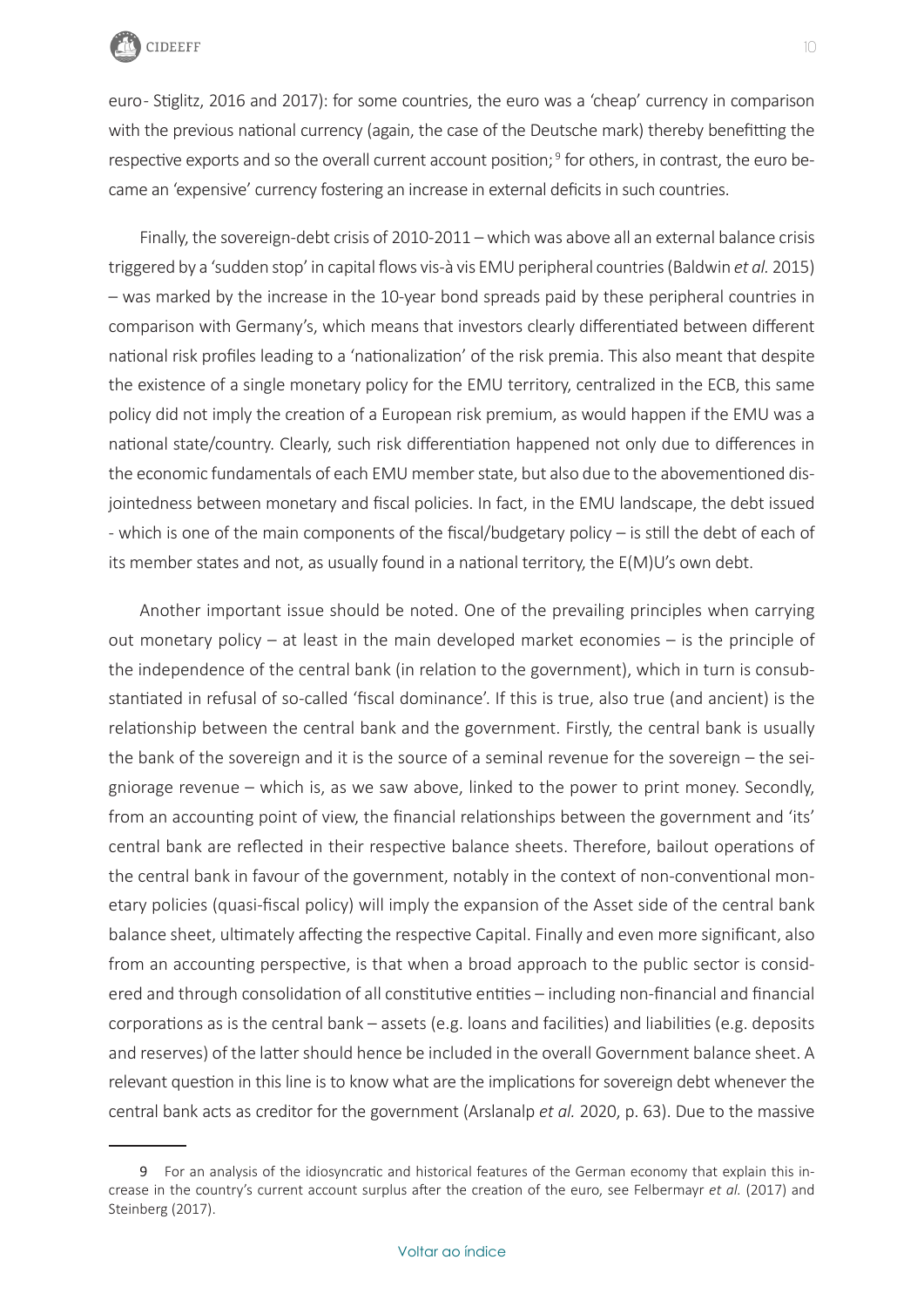engagement by central banks in quantitative easing (QE) in recent years, notably through the purchase of sovereign bonds, one should discuss the significance of this purchased debt for the computation of public debt. The fact is that it basically depends whether the central bank is included in the consolidation perimeter of the public sector and in the material concept of debt to be adopted: if within this concept only loans and debt securities are to be included, QE will involve debt reduction; if, on the contrary, the liabilities thereby generated in the central bank (with the purchase of debt) were to be considered, QE will not involve such a reduction (see Arslanalp *et al.* 2020, p. 72).

In the European case, this type of umbilical relationship between the (sovereign) government and its central bank encounters some distortions due to the intermediate nature of the Eurosystem. In fact, even more than in federal-based models - as is the case with the Fed's with its twelve districts- the Eurosystem resolves the abovementioned functional disjointedness between monetary and budgetary/fiscal sovereignties through the decentralization of some important ingredients of monetary policy in favour of the national central banks (NCBs) (Gros, 2017). Indeed, both seigniorage revenues and dividends related to QE implementation are mostly assigned to NCBs, the reason for which QE has definitely expanded the balance sheet of NCBs even more than it has expanded the ECB's. Additionally, dividends related to the purchase of sovereign debt are, for accounting reasons as well, also considered public revenues – of the national budgets – of each of the Member States involved (Figure 1).<sup>10</sup>



**Figure 1 – Circular financial flows between the Government (Treasury) and the Central Bank**

#### Source: Author's own design

<sup>10</sup> Another source of differentiation between the Eurosystem and the Fed's concerns payment systems. Bijlsma and Lukkezen (2012) compare the role of federal reserve banks (FRBs) within the US Payment system (Interdistrict Settlement Accounts – ISA) with the role of NCBs in the EMU's payment system, TARGET 2. One common idea here is that FRBs are owned by other banks (private equity) and this is a strong argument in favour of the decentralized nature of system management. However, the authors dispute such an idea showing that the FRBs are effectively owned by the federal government (Bijlsma and Lukkezen, 2012).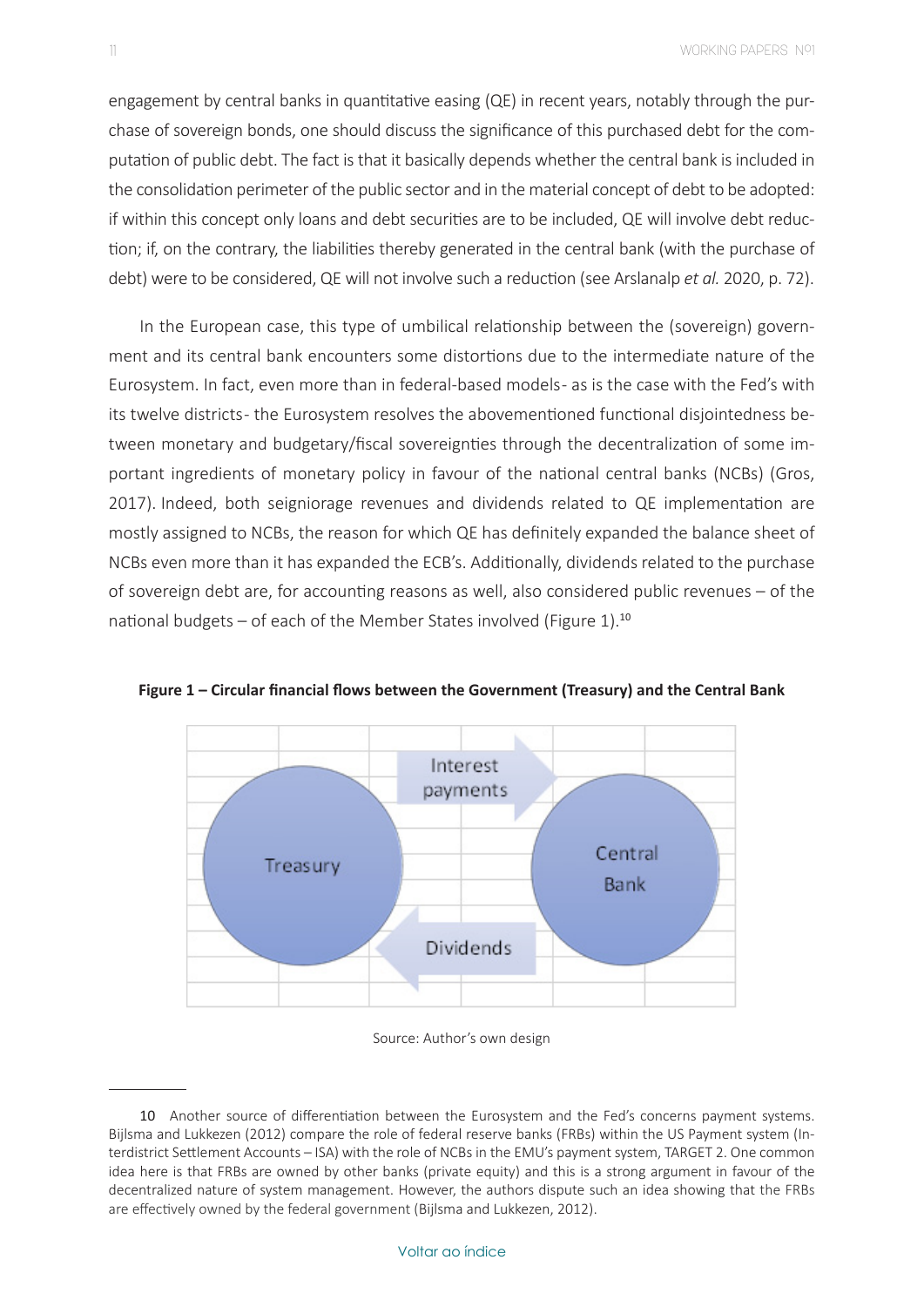# <span id="page-12-0"></span>3. Sovereign debt and COVID-19 crises and atypical responses from monetary and fiscal policies

### *3.1. Sovereign debt crises and the attempt to mimic a fiscal union: fiscal capacity and debt mutualization*

After the sovereign-debt crisis, as the ECB definitely entered into non-conventional monetary policy territory, several proposals for reforming the fiscal policy branch were made. As we will see, most of these proposals were marked by what I would now call an attempt to mimic a fiscal union, in the absence of it.

The most important proposals were related to the creation of a 'fiscal capacity' in the E(M)U. A fiscal capacity can in fact be considered an attempt to mimic the non-existent fiscal union. Given the lack of a central budget fulfilling a stabilizing role (as seen before), this fiscal capacity, a sort of 'micro-budget', would assume that macro-stabilizing profile. It would indeed work as an insurance device or a risk-sharing mechanism aiming to respond to asymmetric shocks in the regions (member states) of the Union. The proposals for the creation of this device also exhibited the alleged territorial disjointedness of the E(M)U, since for many of them this budgetary mechanism would only involve EMU countries and these would be eventually set aside the EU budget itself.<sup>11</sup> Underlying such proposals, two main approaches could be identified: on the one hand, the anti-cyclical approach (e.g. the creation of a European Unemployment Benefit Scheme<sup>12</sup> and the institution of anti-cyclical funds<sup>13</sup>); on the other hand, the convergence-based approach (Cabral, 2021a) – in this latter case, the idea was to use EU (structural) funds, typically made for convergence purposes, to also carry out discretionary expenditure with some kind of stabilizing role, notably in sectoral areas with higher multiplier effects, e.g. certain investments implying the rapid creation of jobs, for example investments in social housing, renewable energy and transportation (Drèze and Durré, 2013).

<sup>11</sup> For more details, see Cabral (2021a).

<sup>12</sup> See on this issue the Report of the European Commission entitled *Feasibility and Added Value of a European Unemployment Benefit Scheme* (European Commission, 2017).

<sup>13</sup> For example, Von Hagen and Wyplosz (2008) and Enderlein *et al.* (2013).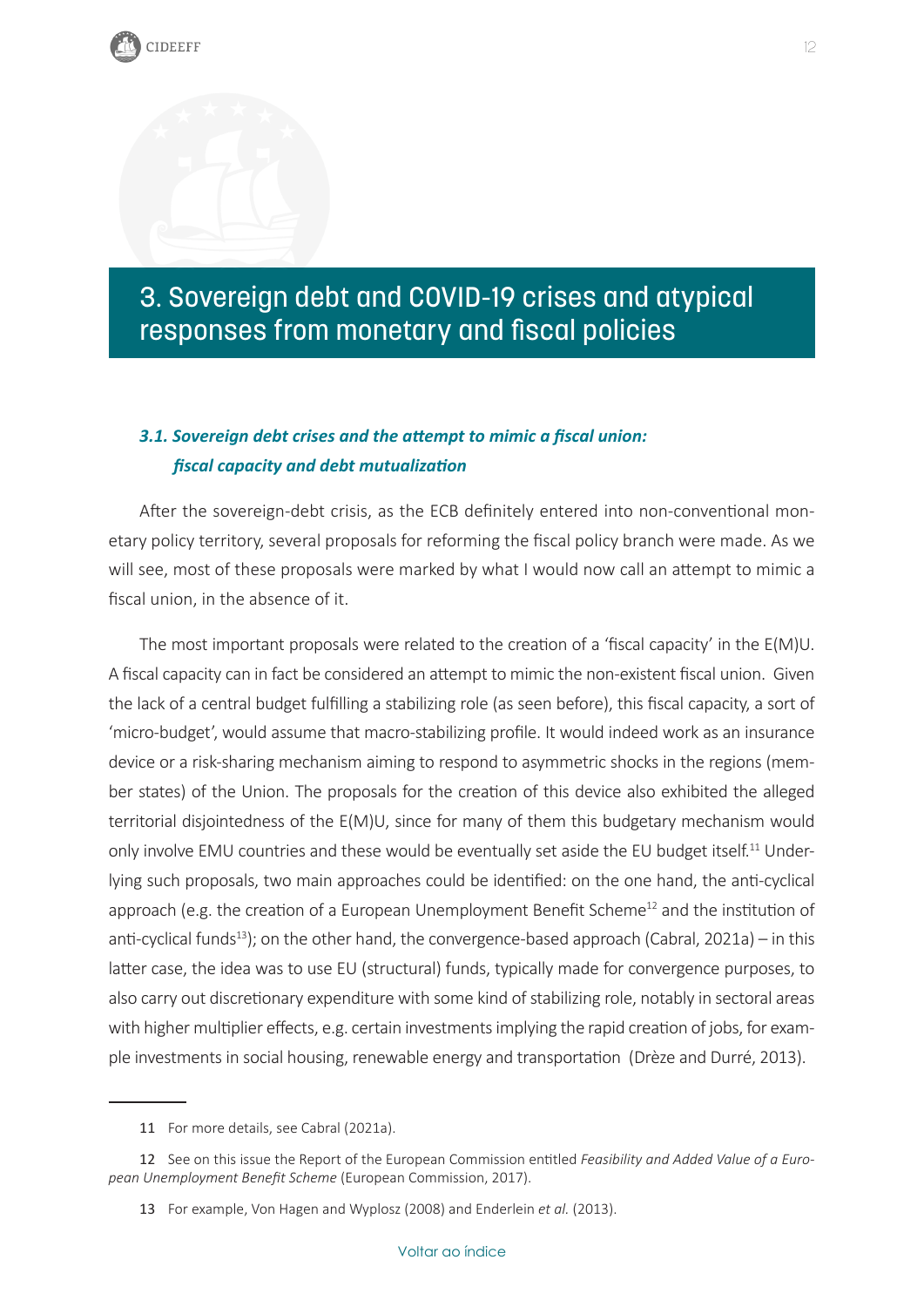This latter approach was eventually accepted under the so-called 'Juncker Plan' launched in 2015.<sup>14</sup> Despite its ambitious goals, the Plan would not imply a significant change in the design and dimension of the EU budget, as it was largely implemented outside this same budget. In particular, it did not entail modifications regarding the sources of financing of the EU budget, either in terms of taxes (with the discussion in 2018 about the reform of the own resources system being inconsequential) or the type of borrowing, despite the increase in the European Commission (EC) borrowing and lending capacity and of its role as a financing institution for the EU member states in the aftermath of the crisis. Moreover, the launching in 2019 of the new 'Budgetary Instrument for Convergence and Competitiveness' was also meant to ensure the materialization of some type of discretionary expenditure (e.g. specific investment) and through it to ensure a stabilizing function in the advent of adverse shocks.

Simultaneously, the creation of new E(M)U safe assets entered the political and academic agenda – on the one hand, there were the proposals for creating debt pooling instruments (the so-called Eurobonds)<sup>15</sup> and, on the other hand, the proposals for the institution of new debt securitization instruments.<sup>16</sup> None of these instruments were intended to be confused with an actual Treasury, where debt issuance is made 'in the name and on behalf' of that sovereign central state thereby combining tax autonomy with full borrowing capacity. However, in terms of mimicking a Treasury, the peculiarity of such instruments should be acknowledged - once again driven by the disjointed sovereignty within the EU- as they somehow intended to do more than Treasury bonds have actually been created to do. In fact, these new debt instruments to be created at the E(M)U level were assumed to have a specific purpose, which was to solve or prevent a debt crisis of members states (which are 'the' fiscal sovereign governments). Clearly, this is abnormal if one considers the usual functioning of national states/countries: the role of the Treasury is in the first place to finance the expenditures of the sovereign central government and not to cope with a debt crisis of its constituents (Cabral, 2021b).

To sum up, both the proposals for the institution of a fiscal capacity and for debt mutualization seek to circumvent territorial and functional disjointedness in the EU related to the lack of mutual fiscal and monetary sovereignties. In the former, the idea is to mimic a central budget of the Union, aiming in particular to cope with macroeconomic shocks and ensuring – as a proper insurance device – long-term financial neutrality (that is, avoiding could the possibility of it transforming into a permanent transfer from the 'rich' regions to the 'poor' regions of the Union). The fiscal capacity is contained in most of the proposals – due to the lack of a EU central budget with an invisible stabilizing role due to the interplay of redistributive taxes

<sup>14</sup> See Ferrer *et al.* (2016) and Rinaldi and Ferrer (2017).

<sup>15</sup> See De Grauwe and Mosen (2009), Delpla and Weizsäcker (2010) and European Commission (2011).

<sup>16</sup> See Brunnermeier *et al.* (2012).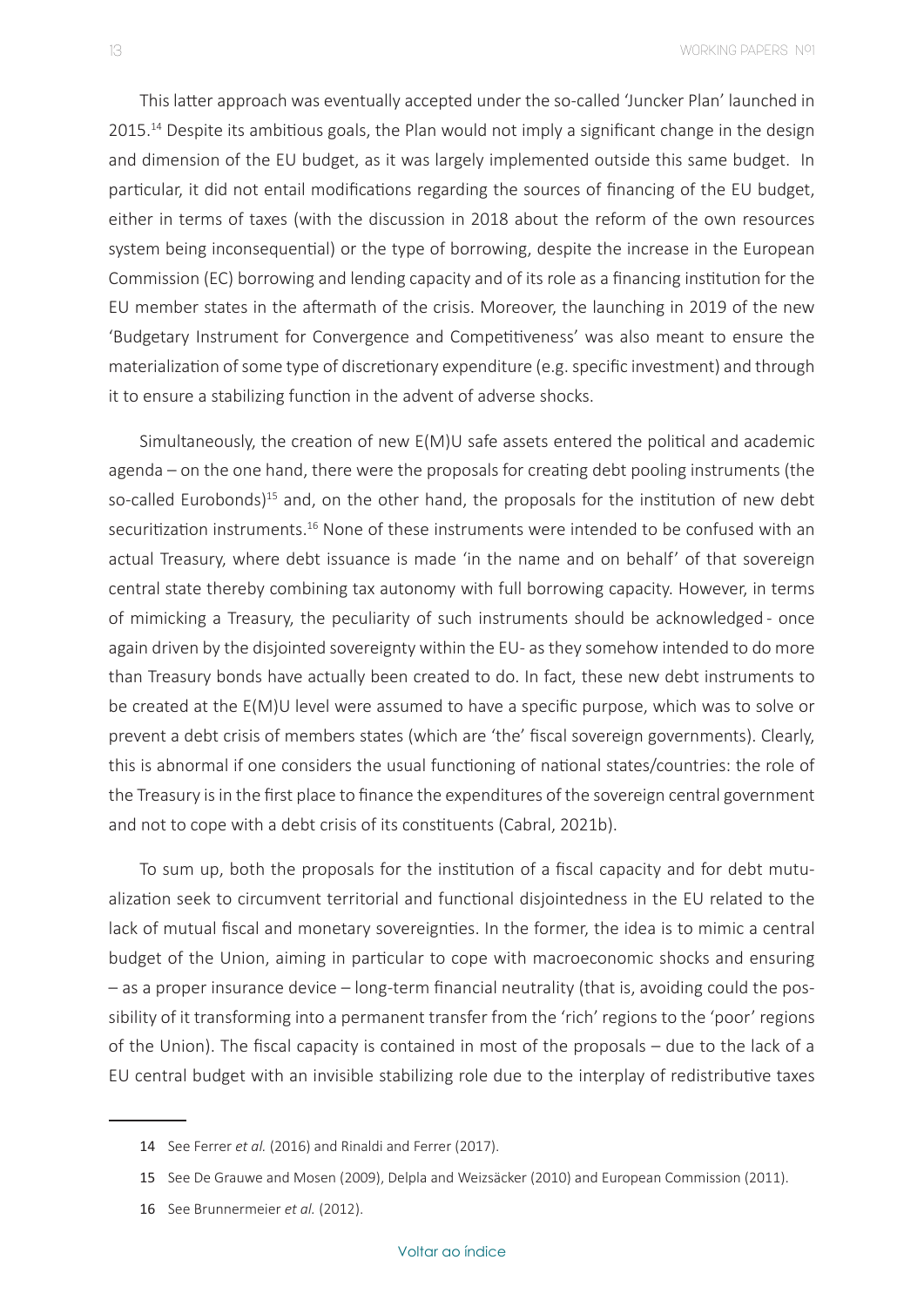

and expenditures- presented as a governmental risk-sharing mechanism providing visible and direct action as a macro-stabilizer.

In the latter case, the idea, also in its heterodox fashion, is to mimic a true and non-existent European Treasury, either through debt pooling instruments (Eurobonds) or through structured finance (sovereign-bond backed securities) in order to pool sovereign credit risk among EU countries. Moreover, the creation of these sovereign debt instruments can be also seen as a possible response to the secular decline in real interest rates, which is largely due to a shortage of safe assets-labelled as a 'safety trap' by Caballero and Fahri (2014).<sup>17</sup> Incidentally, it should be noted that the non-conventional monetary policy measures adopted by the ECB in the aftermath of the sovereign debt crisis – e.g. the purchase of assets and forward guidance – were, to a certain extent, intended precisely to minimize that safety trap (Caballero and Fahri, 2014). The ultimate measure adapted to this purpose takes place in debt monetization processes, in particular the so-called 'helicopter money'(the last frontier of monetary policy ). COVID-19 brought back these proposals to academic and political debate: the UE was now actually confronted with the dilemma of knowing whether it could and wished to cross this ultimate frontier.

### *3.2. The COVID-19 crisis and the interactions between monetary and fiscal policies; the sovereign asset purchase programmes and the effects of monetary policy decentralization*

### *3.2.1. Policy measures adopted as a response to the COVID-19 crisis: non-conventional fiscal policy or a fiscal federalism embryo?*

I will start by recalling the responses given or proposed to the pandemic crisis. Interestingly, many of the responses have been inspired by some of those proposed or adopted in the aftermath of the sovereign-debt crisis. In the fiscal policy field, recall the political discussion, immediately after the outbreak of the pandemic, involving the proposal made by nine EU prime-ministers for the creation of 'Coronabonds', which was clearly based on the Eurobond proposal. And again, as with its predecessor, Coronabonds failed to be accepted by the majority of EU leaders.

In turn, the adoption of the recovery package 'Next Generation EU'<sup>18</sup> by the European Council in July 2020 - to be allocated in the form of loans and grants to investments and reforms notably in the green and digital economy mostly under the new Recovery and Resilience Facility – is clearly more inspired on the convergence-based approach than on the anti-cyclical one (recall *supra* the two approaches for fiscal capacity). This conceptual option can be explained by the very nature and specificity of the shock caused by the pandemic: a common shock to the entire

<sup>17</sup> Note that such decline can, in turn, be seen as an expression of the 'secular stagnation' as referred by Summers (2016). I will come back to this issue.

<sup>18</sup> See details here: [https://ec.europa.eu/commission/presscorner/detail/en/ip\\_20\\_940](https://ec.europa.eu/commission/presscorner/detail/en/ip_20_940).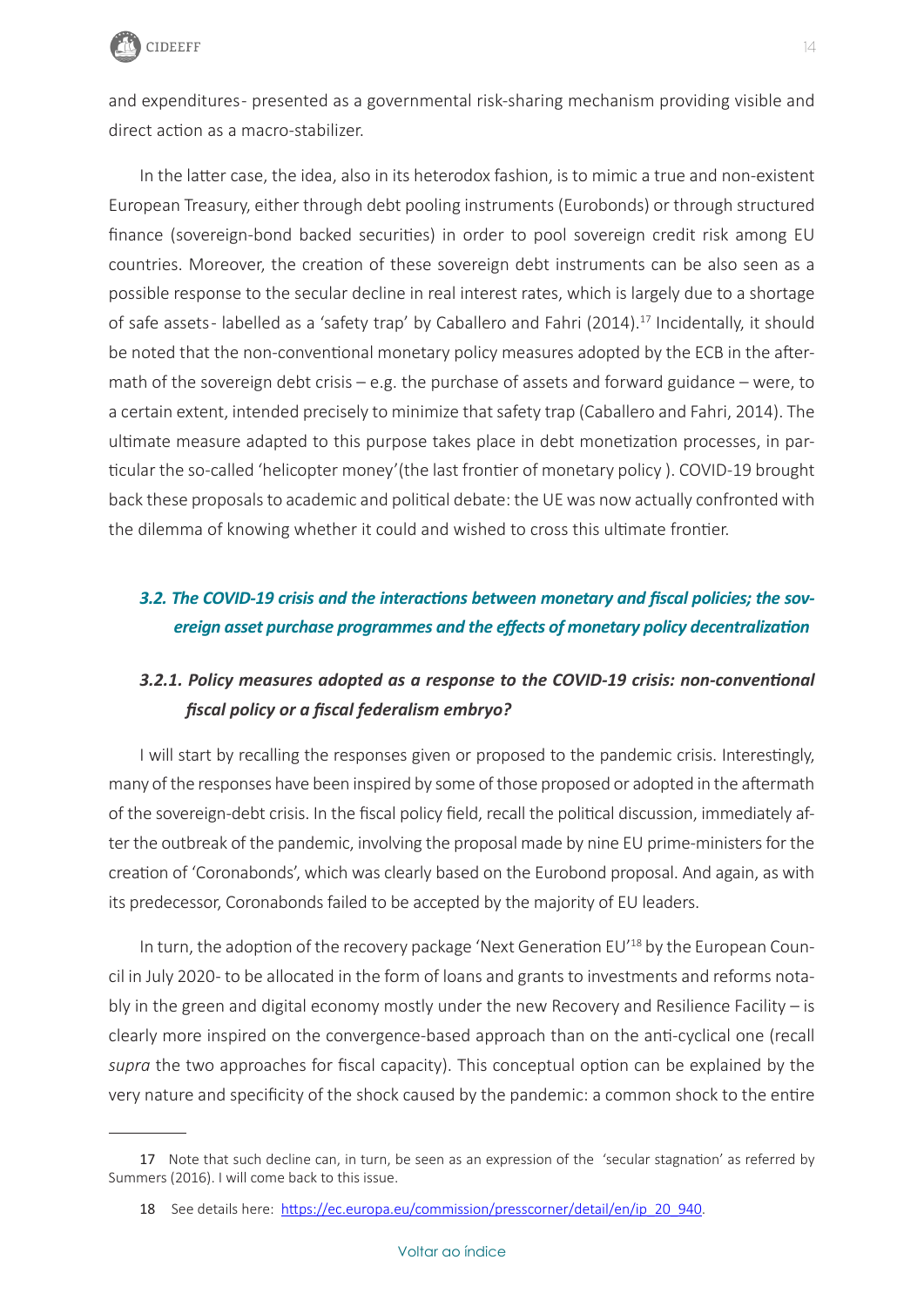EU; an asymmetric shock from a sectoral (industry) point of view; a simultaneous shock upon demand and supply.<sup>19</sup> Therefore, the challenge is new and even more complex: a smart usage of European funds is now required through making them capable of simultaneously responding to the immediate effects of the crisis upon jobs and income and addressing long-term (potential) growth challenges. This is hence a multi-purpose plan combining short with long-term economic perspectives as a way to overcome the current crisis (Pisani-Ferry, 2020).

As noted in turn by Cabral (2021b), with this Recovery and Resilience Mechanism (RRM) the EU seems to have entered a new stage of its integration process, moving on from a national to a (hybrid) European borrowing model. The RMM assigns the EC full borrowing capacity in order to make it able to finance its own expenditures, those contained in the package, grants and loans to be provided to Member States. In a pioneering fashion, the EC is allowed to raise a financial liability to be later on supported by its own tax resources, either the existing ones (e.g. GNI resource) or those to be created (e.g. digital and CO2 emissions taxes). By entering in the debt/bond markets the EC is borrowing of behalf of itself- acting as a 'quasi-sovereign' entity, different from Member States from a legal and accounting point of view- in short, as a new 'sovereign' centre for debt raising allocation. At the same time, this gives rise to a new European risk premium, partially replacing national risk premia in those debt/bond issuance processes (Cabral, 2021b). The financing model behind the RRM can hence be described as an embryo of a pure federal model – in the budgetary/fiscal domain – that which will be materialized with the creation of a true European Treasury (*Idem,* 2021b).

### *3.2.2 The purchase of sovereign assets and the effects of monetary policy decentralization: a constrained risk-sharing effect*

In the beginning of the COVID-19 crisis, the ECB launched the pandemic emergency purchase programme, <sup>20</sup> a decisive initiative that helped to prevent the increase of 10-year bond interest rate spreads in the EMU, an increase that could have had dramatic effects especially in the most highly indebted economies.

With this programme (that should be added to the on-going assets purchase programmes adopted after the sovereign debt crisis), it became important to know its impact upon ECB and NCB balance sheets (see *supra* subsection 2.2.). This issue can be analysed according to two different perspectives and in both of them one can verify that the abovementioned monetary

<sup>19</sup> As mentioned by Pisani-Ferry (2020), "the pandemic shock can be characterized as a combination of *lockdown shock* affecting simultaneously supply and demand in specific sectors, a resulting *demand shock* affecting other sectors not directly hit by the crisis, and a *reallocation shock* that will gradually trigger a transfer of resources across sectors, regions and possibly countries" .

<sup>20</sup> As noted by Pichet (2020), after the COVID-19 crisis, the ECB had decided to add to the 350 billion euros of the Public Sector Purchase Programme (launched in 2014) with the new, much more ambitious programme, known as the Pandemic Emergency Public Purchase of 750 billion euros in March 2020, plus a further 600 billion euros in June 2020.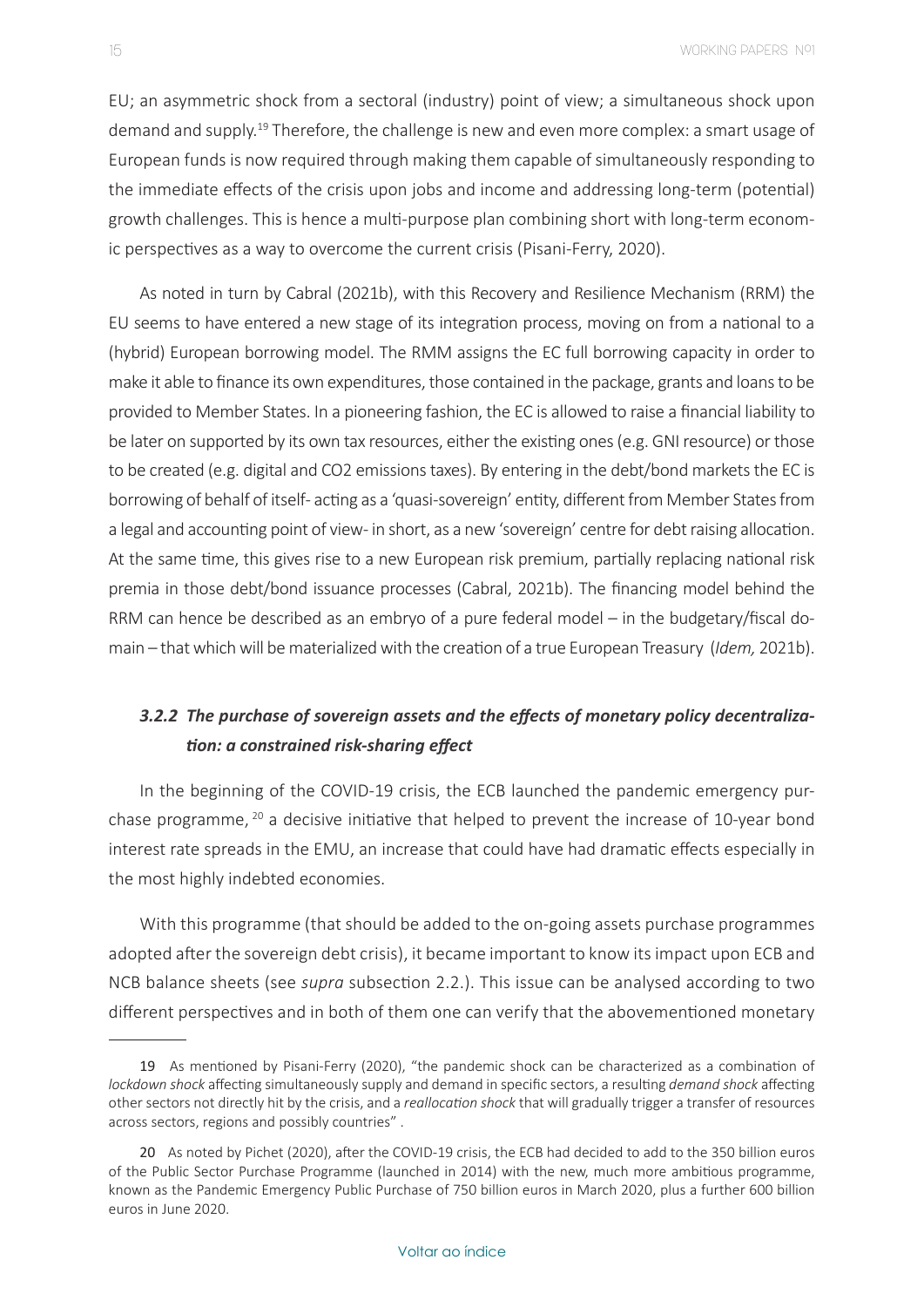

policy decentralization in favour of the Eurosystem NCBs – which is partially determined as we saw by the disjointed monetary and fiscal sovereignties – ends up by constraining risk-sharing effects that should be the major outcome of the non-conventional monetary policy in itself.

According to the former perspective – that considers central bank balance sheets and the registered assets –, as noted by Kyriakopolou and Ortlieb (2021), while QE has created some risk-sharing as reflected in the ECB's holdings and NCB supranational debt holdings, the same QE has created a potential sovereign-NCB nexus, a national bias that can become more dangerous the riskier the assets involved are. In fact, NCBs have accumulated vast portfolios of government debt issued by their own sovereign- roughly 92% of public sector debt purchased by the Eurosystem, with the remaining 8% held by the ECB (Kyriakopolou and Ortlieb,  $2021$ ). $21$ 

The other perspective considers financial flows between these different institutions in the Eurosystem. NCBs (and the ECB to a lesser extent) are recipients of interest payments from governments on their sovereign debt holdings (*Idem*, 2021). In turn, NCBs can benefit with dividends (*supra* subsection 2.2) or incur losses related to monetary operations, the distribution of which is made in accordance with the respective ECB's capital key. The occurrence of losses, the risk of which may have been amplified by QE itself, can affect the Eurosystem's profitability and ultimately central banks' capital, leading to the undesirable and dangerous outcome of a central bank operating with negative equity. This outcome can be problematic in case of (abrupt) normalization of monetary policy (a modification one should expect given the recent developments in inflation – e.g. supply-side driven inflation, caused mostly by the increase in energy and commodity prices in the course of post-pandemic economic acceleration $^{22}$ ).

In this respect, one should be aware that QE has shown new interactions between monetary and fiscal policies, given the mutual positive externalities verified. So, in the same way expansionary monetary policy creates space for fiscal policy, by reducing borrowing costs, fiscal policy is also expected to create space for monetary policy, providing a fiscal backstop and therefore internalizing the risks and costs of an ultra-low interest rate environment (Bartsch *et al.* 2020, p. 56). In particular, this backstop protects the central bank from having to run with thin or negative capital in the event it incurs large portfolio losses from its monetary operations; such insurance thus preserves the central bank's independence and credibility by enabling the significant risk-taking inherent to unconventional monetary operations (Bartsch *et al.* 2020, p. 55). However, if this is true, it should also be highlighted that such risk-sharing

<sup>21</sup> In turn, private sector debt purchased as part of these programmes is held by the ECB (Kyriakopolou and Ortlieb, 2021).

<sup>22</sup> The main question for policy makers (starting with the ECB) is to know whether this is a temporary or more permanent development. If temporary, as stressed so far by the ECB's governing structure, the rise in inflation will be accommodated by the medium-term inflation targeting strategy implemented by the central bank.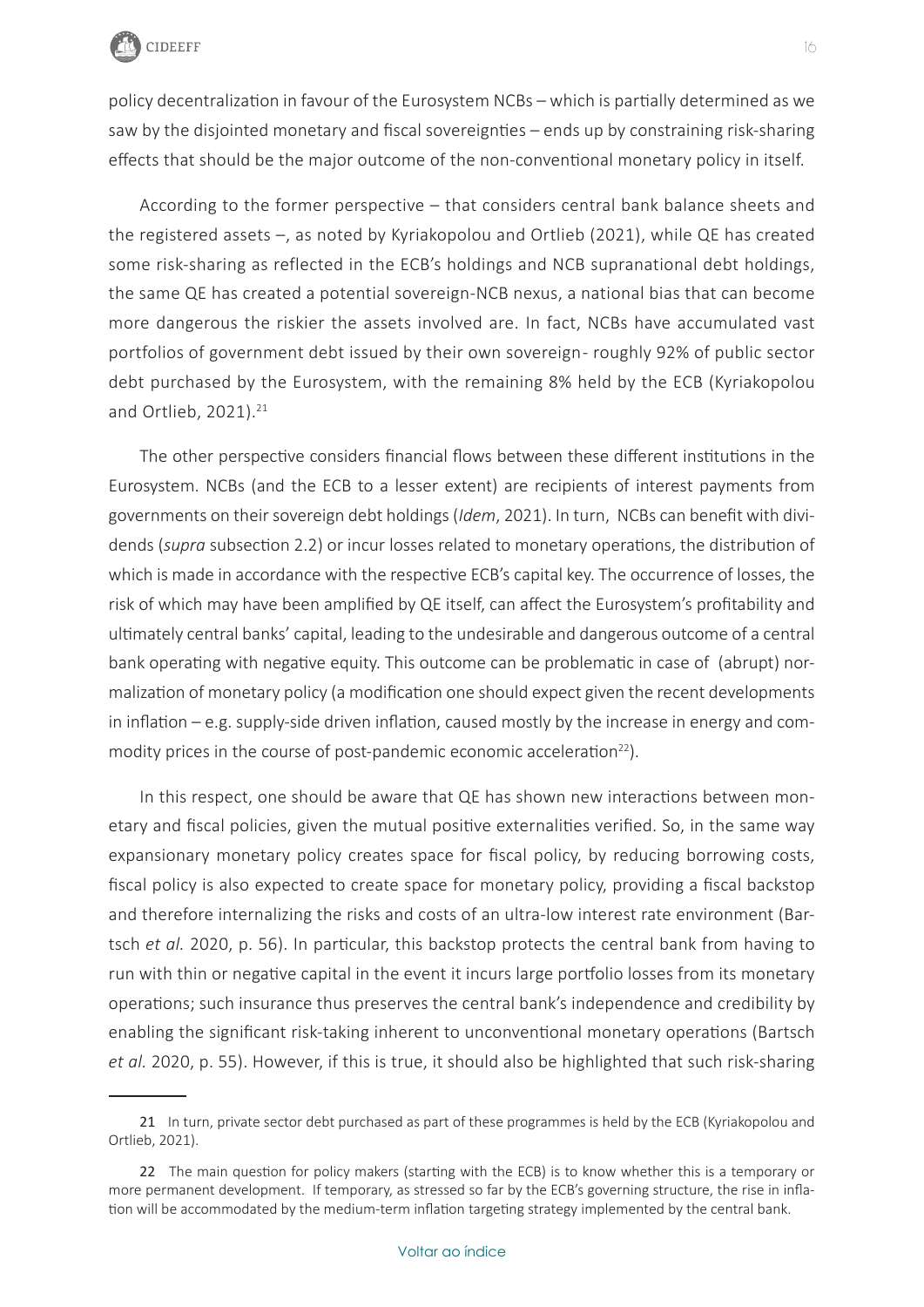mechanism is still clearly decentralized - and for this reason it becomes limited -, since such a fiscal backstop provided to NCBs will mostly be given by national fiscal authorities of each of the Member States and not by a single Treasury of the Union, as one would expect to find in a single and centralized monetary policy.

To sum up, both in the light of the first perspective  $-$  a central bank balance sheet  $-$  and of the second – financial flows between the ECB and NCBs- one can denote the effects of the disjointedness between monetary and fiscal policies in the functioning of the Eurosystem.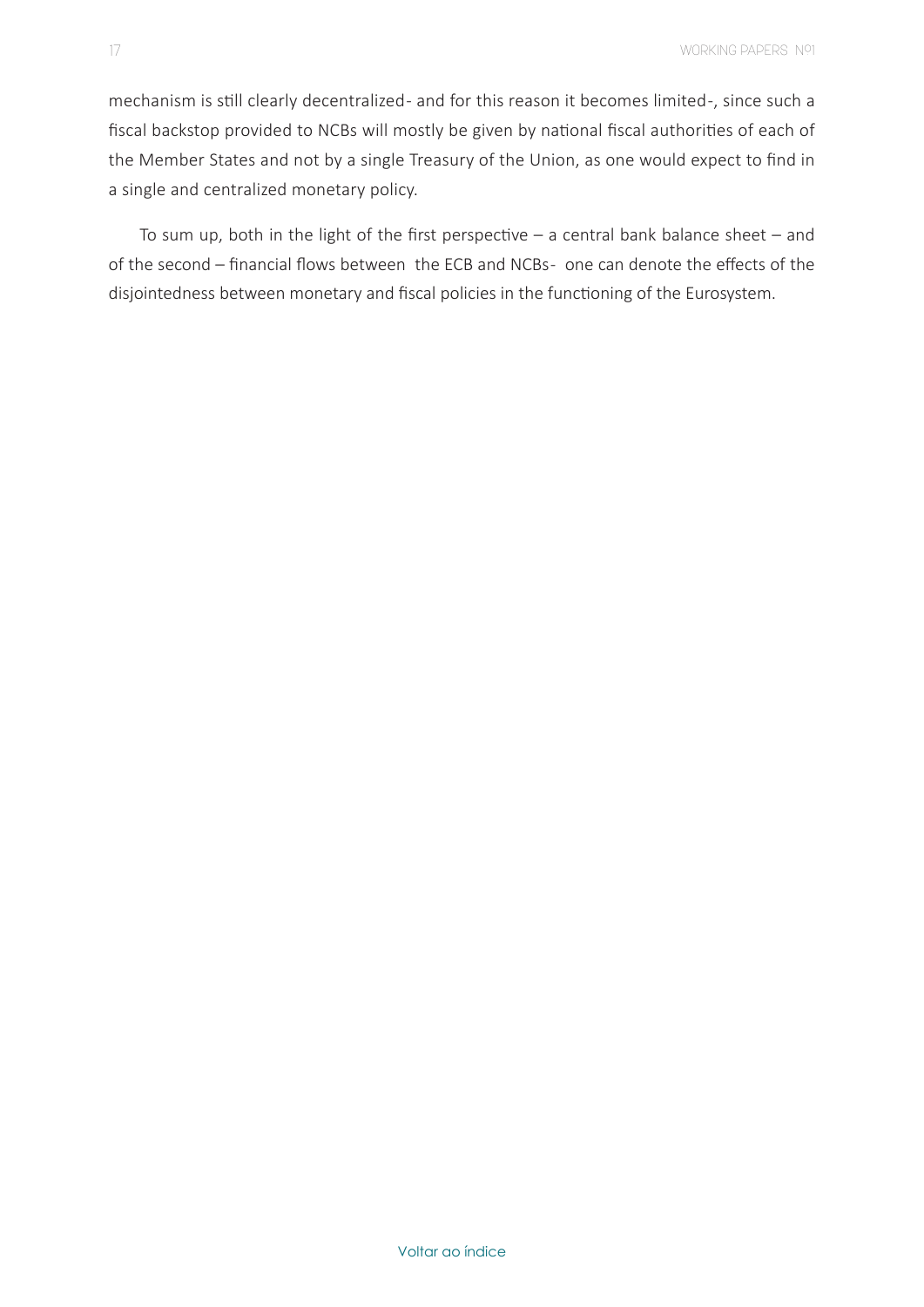<span id="page-18-0"></span>4. The difficult intersection between monetary and fiscal policy in the E(MU): proposals for debt monetization after the pandemic

### *4.1 Debt monetization*<sup>23</sup>*: seminal proposals of 'helicopter money' and breaking through secular stagnation (in the aftermath of the sovereign debt crisis)*

Despite the immediate and front-loaded political response to the pandemic at the EU level, both in the monetary and fiscal sides, some have argued that this would not be enough to cope with its destructive economic effects. More intense and heterodox responses would in this case be required. Galí (2020) for example considered that the time for helicopter money had come. The idea is not new, however. Indeed, one can find the proposal for helicopter money in the seminal contribution of Friedman (1969) where he advocated what would be coined by Bernanke (2016) as the 'people's QE', in the following famous parable*: "Let us suppose now that one day a helicopter flies over this community and drops an additional \$1,000 in bills from the sky, which is, of course, hastily collected by members of the community. Let us suppose further that everyone is convinced that this is a unique event which will never be repeated" (Friedman, 1969).*

Bernanke (2002, 2016) himself, inspired by this idea, suggested a somewhat different form of 'helicopter money' – a Money-Financed Fiscal Programme, MFFP, that would also be known as 'helicopter Ben'.<sup>24</sup> So, unlike the initial Friedman (1969) version, in Bernanke's (2002, 2016) version the idea was not to drop money directly into citizens' pockets but instead to promote an expansionary fiscal policy to be financed by a permanent increase in the stock of money (Bernanke, 2016). In his opinion, people's QE faces a legitimacy problem, since it should not be the central bank (a non-elected institution) to decide whether and how to drop money into

<sup>23</sup> Here I use a broad definition of debt monetization, considering it as a way to transform high-interest government debt into low-interest rate reserves, that is, converting debt into money. It can be done either *ex ante*, for example by financing expenditure through the printing of money (e.g. helicopter money) or on an *ex post* basis, notably through debt cancellation (or conversion).

<sup>24</sup> Note that the name of the author, also former Governor of the Fed, is Ben Bernanke.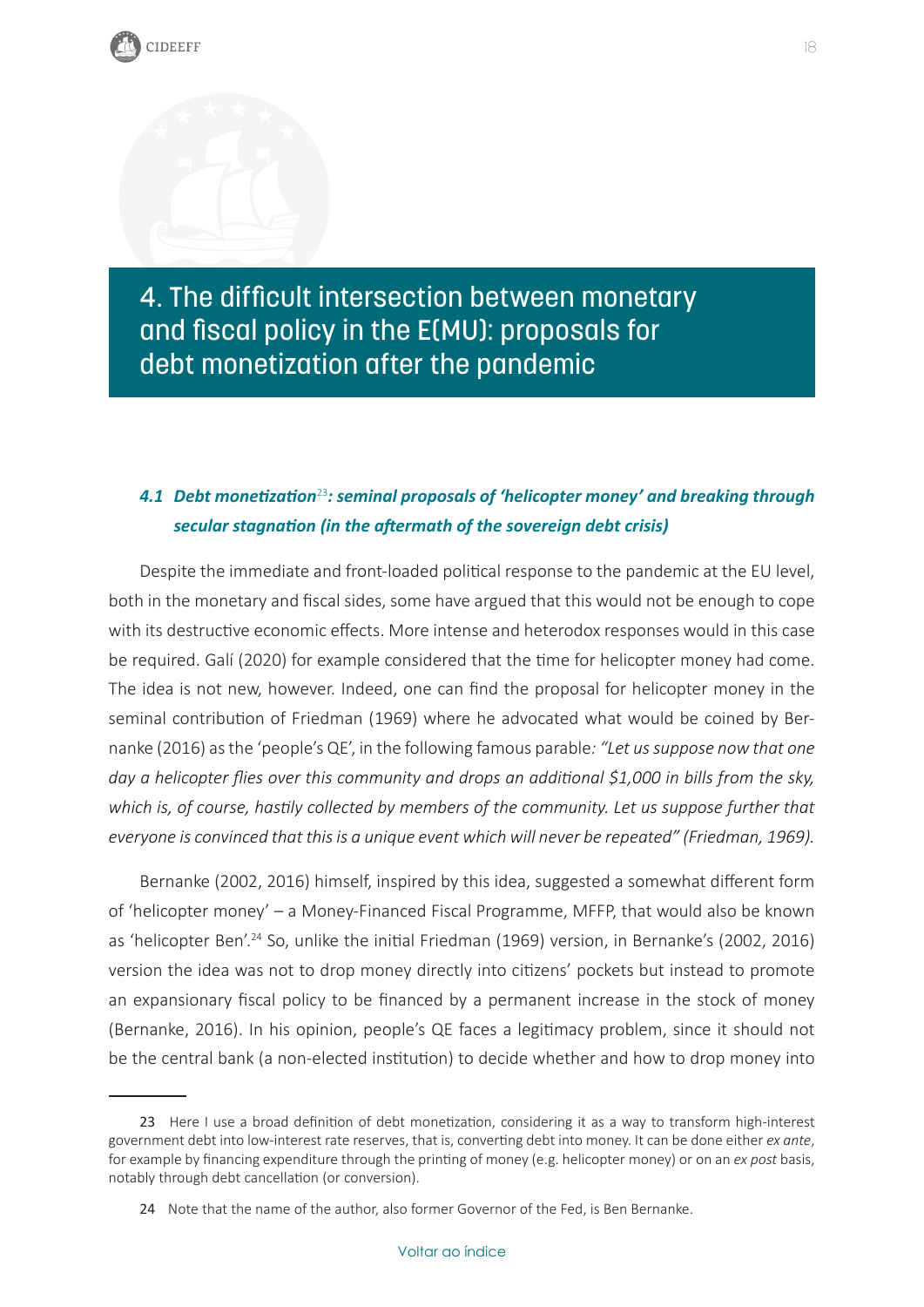citizens' pockets, a decision that would implicitly translate into a tax reduction. Such a decision should be taken not by the central bank but by the political representatives of the people and, firstly, the national parliaments. At the same time, Bernanke (2016) recognizes that the option to use money finance might be a 'slippery slope' for legislators, who might be tempted to use it to facilitate spending or tax cuts when such actions no longer make macroeconomic sense. This means that the printing of money should always be seen as a last resort solution, to be used only when all the other monetary and fiscal policy tools tend to fail.

It should also be noted that the helicopter money proposal as reconsidered by Bernanke (2016) after the financial and sovereign-debt crisis can be justified by the risk of deflation that several economies – including in Europe – were about to face at the time. This could indeed be seen as an ultimate resort when monetary policy was reaching the so-called 'zero lower bound'<sup>25</sup> and its effectiveness was being put in jeopardy. In fact, "once the nominal interest rate is at zero, no further downward adjustment in the rate can occur, since lenders will not accept a negative nominal interest rate when it is possible instead to hold cash" (Bernanke, 2002).<sup>26</sup> Besides, the economic and social problems (from a redistributive point of view) posed when the nominal interest rate reaches zero are serious: in this case, the real interest rate paid by borrowers equals the expected rate of deflation, however large that may be (*Idem,* 2002).<sup>27</sup> Ultimately, in a period of severe deflation, the real cost of borrowing becomes prohibitive (*Ibidem)*.

However, in recent decades the real interest rate itself – defined as the equilibrium real rate of return of a safe asset (Bartsch *et al.* 2020, p. 86) - has exhibited a downward path. Several reasons of a financial nature can explain such a trend, the most important being the already mentioned scarcity of safe assets in the face of a global saving glut (Bartsch *et al.* 2020, pp. 86- 87). However, beyond financial reasons, there are economic and deeper motives – indeed, a low real interest rate is a 'sign of economic malaise' (*Idem,* 2020, p. 86) or an expression of secular stagnation (Summers, 2016). Those deeper reasons have been summarized by Zettelmeyer (2017, p. 160): *i)* low productivity growth; *ii)* expected ageing – increasing savings under pension plans and yield compression;*iii)* debt overhang.

<sup>25</sup> See also in this regard Buiter (2014) and Turner (2016, pp. 218-222).

<sup>26</sup> Bartsch *et al.* (2020, p. 12), explain in turn that cash – which carries zero nominal interest – constrains central banks' choice of policy rates as they cannot go far into negative territory without creating an arbitrage opportunity. Moreover, as also noted, the insurance and storage costs of holding large amounts of cash imply that the effective lower bound cap be significantly below zero – by up to 75 basis points. Finally, the same authors stress that such constraint could be softened or eliminated by restricting the use of cash and switching to digital money transactions. This latter issue is crucial, perhaps the decisive one, to know what in the near future will be the role of the central bank as a printing of money institution (of which type of money) and the relationships between that money creation power and the transmission mechanism of the monetary policy, given its effects upon the economy and considering in particular its relationship with fiscal policy.

<sup>27</sup> Recall, from the Fisher equation, that the nominal interest rate is equal to the sum of the real interest rate and the inflation rate.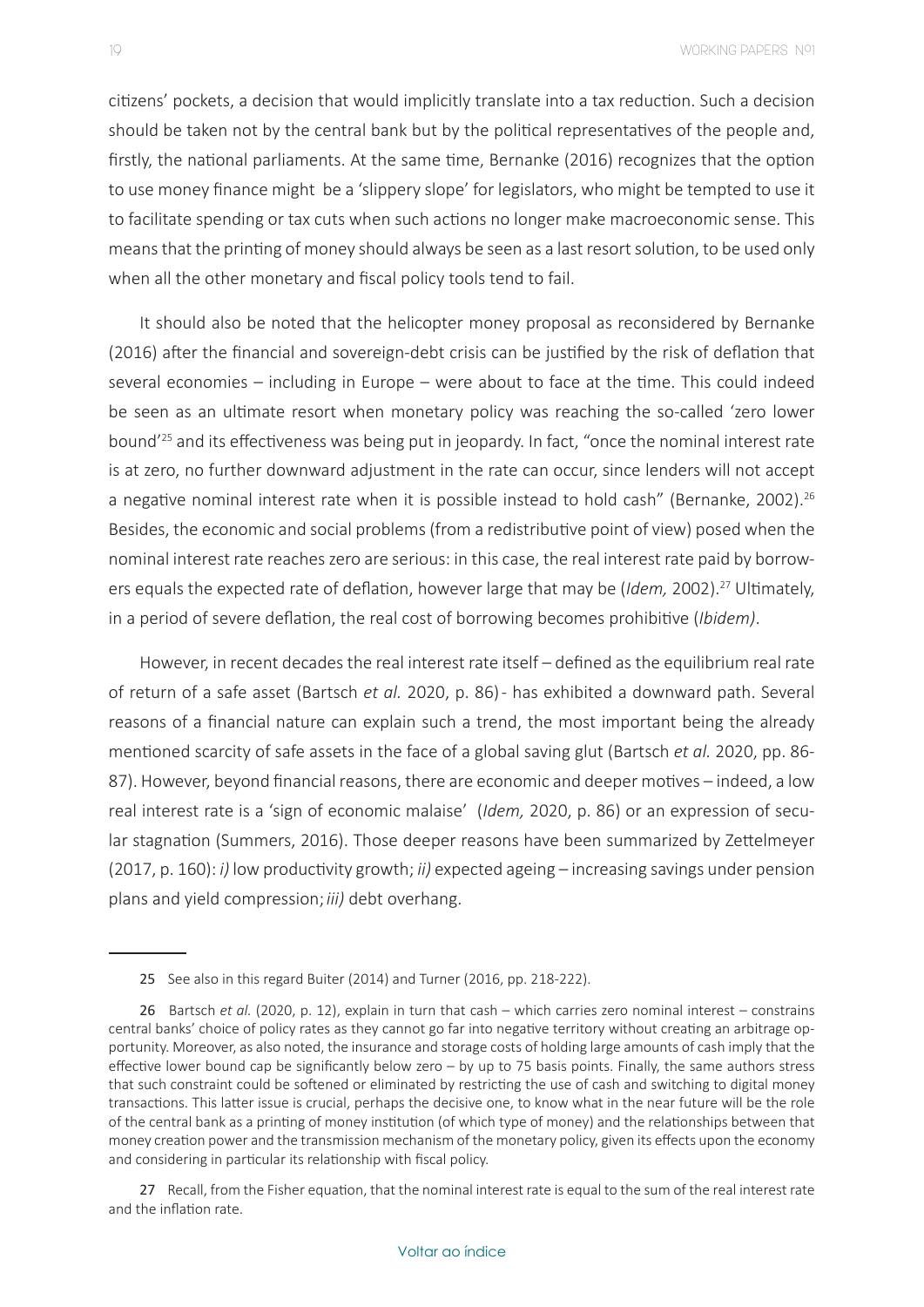

Excess savings (due to precautionary reasons) mean low money demand, preventing savings from being converted into investment. A plausible cause can be described as a temporary (but long lasting) maladjustment between innovation and investment. The world economy, in recent decades facing the transition from the third to the fourth Industrial Revolutions (that is, the transition from the digital to the Artificial Intelligence Revolutions) has suffered from a mismatch between the 'creative destruction' caused by these new technologies and the massification of good business opportunities. Hence, it can be stressed that while these new disruptive technologies do not transform into massified production subject to stronger market competition and capable of responding to new effective consumption needs (e.g. the usage of robots in a massive way by firms and households) the incentive for investment will be mild (indeed, the same also happens with the 'green' investment related to climate change transition).

Indeed, in Europe, if one considers the policy goals underlying both the RRM and the new Multiannual Financial Framework 2021-27, secular stagnation problems will be solved precisely through reforms related to these technological and climate transitions. Overcoming the devasting effects of the COVID-19 crisis will simultaneously imply a true structural leap, after which European economies will be pushed to a more modernized and higher-valued stage of production and technology.

### *4.2. Debt monetization and the intersection between monetary and fiscal policies in response to the COVID-19 crisis in the context of disjointed sovereignties*

Recall, as previously mentioned, that in the context of this pandemic some have pleaded for an even more active role for monetary policy. This was the case with Gali (2020), for whom "central banks have the ability to create money in the form of currency or, more relevantly, a credit to an account held at the central bank (…) In the current context, the central bank could credit the government's account (or governments, in the case of the ECB) for the amount of the additional transfers and for the duration of the programme. That credit would not be repayable, i.e. it would amount to a transfer from the central bank to the government. From an accounting viewpoint, it would be captured by a reduction in the central bank's capital or by a permanent annotation on the asset side of its balance sheet. Thus, it should not have an impact by itself on the central bank's profits which are periodically transferred to the government, especially if the interest rate on reserves were to remain at zero. Note that such a transfer from the central bank to the government would be equivalent to a commensurate purchase of government debt by the central bank, followed by its immediate writingoff, thus no longer having an impact on the government's effective debt liabilities." From these words the two basic features of Gali's (2020) helicopter money solution may be inferred: firstly, the model proposed is closer to Bernanke's (2016) model of MFFP than that of Friedman's (1969), the people's QE. Secondly, this proposal would in practical terms correspond to a permanent public debt held by the central bank (typically, a debt monetization process) followed by its immediate cancellation, thereby affecting the central bank's balance sheet and ultimately its capital.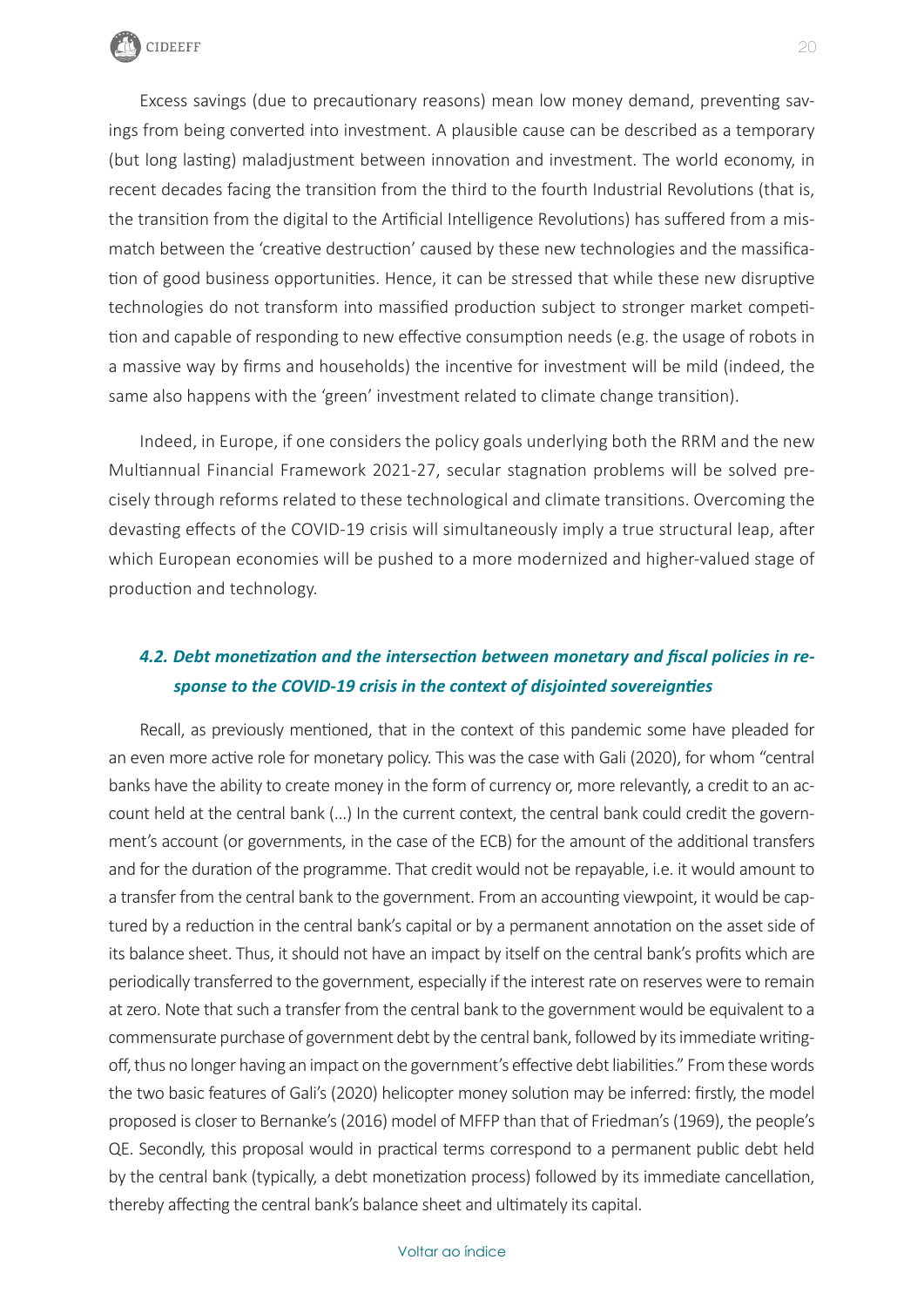Not far from this is the recent proposal for the cancellation of ECB debt made by the socalled 'more than hundred economists' (with Thomas Piketty at the head), which in turn had received some prior inspirational sources. Among these sources, the proposal made in the aftermath of the sovereign-debt crisis should be recalled, known by the acronym PADRE (*Politically*  Acceptable Debt Restructuring in the Eurozone) and presented by Paris and Wyplosz (2014).<sup>28</sup> In turn, immediately after the outbreak of the pandemic, Vihriälä (2020) had also proposed the conversion of a fraction of the sovereign debt held by the ECB into perpetuity with zero coupon. This conversion was to take place in relation to the capital key, therefore avoiding moral hazard. Based on this background, the 'more than hundred economists' therefore advocated the cancellation of the public debt held by the ECB, starting by highlighting the huge amount of debt held by the ECB, corresponding to around 25% of the EMU countries' public debt.<sup>29</sup> Debt cancellation would, in their opinion, have important effects from an economic and social point of view, since countries could use these funds to invest in environmental and social reconstruction, suitably repairing the social, economic and cultural damage of the crisis. In addition, this measure would prevent some sort of fiscal austerity in the near future (e.g. tax increases).<sup>30</sup>

The criticisms of the idea of debt cancellation in the EMU usually concern feasibility, legal support, conveniency and adequacy. As noted by Jourdan (2020), such a solution, although technically feasible, could be considered legally impossible (carrying an implicit violation of Article 123 of the Treaty on the Functioning of the European Union) and, above all, it would be politically complicated. Others stress the overall economic consequences of such a measure, in particular the resumption of inflation (Pichet, 2020), which could ultimately put at the stake the ECB's credibility and the credibility of the euro itself. Finally, De Grauwe (2021) questions such a proposal with the argument of its inconsequential nature: from an economic point of view, a central bank's purchase of government bonds is equivalent to debt relief granted to the government.<sup>31</sup>

<sup>28</sup> This would involve the conversion of ECB government debt holdings into zero interest perpetuities to be held permanently on the balance sheet, in exchange for a permanent reduction in the transfer of ECB profits to governments in proportion to the effective debt cancellation. Such debt restructuring would generate sufficient fiscal space to allow governments to run large fiscal deficits if needed without the risk of triggering a debt crisis. (Paris and Wyplosz, 2014; Gali, 2020).

<sup>29</sup> As noted also by Pichet (2020), the ECB now holds more than 20% of the eurozone's public debt and its balance sheet stands at 50% of GDP. This is significantly more than that of the Fed at 33% of US GDP.

<sup>30</sup> See the news here: [https://en.econostrum.info/A-hundred-economists-call-on-the-ECB-to-cancel-the](https://en.econostrum.info/A-hundred-economists-call-on-the-ECB-to-cancel-the-public-debts-it-holds_a889.html)[public-debts-it-holds\\_a889.html.](https://en.econostrum.info/A-hundred-economists-call-on-the-ECB-to-cancel-the-public-debts-it-holds_a889.html)

<sup>31</sup> Note, as a final remark (from a theoretical point of view), that the turning of monetary policy actions into a quasi-fiscal policy, in the need of debt monetization, implicitly support the Fiscal Theory of the Price Level (FTPL), pioneered for example by Sims (1994). In this regard, Afonso *et al.* (2019) and Afonso and Sousa (2021), discuss the interaction between monetary and fiscal policy in the European Union. They found a relation of substitutability between monetary and fiscal policies, assuming the Central Bank an active role in the case of high levels of debt.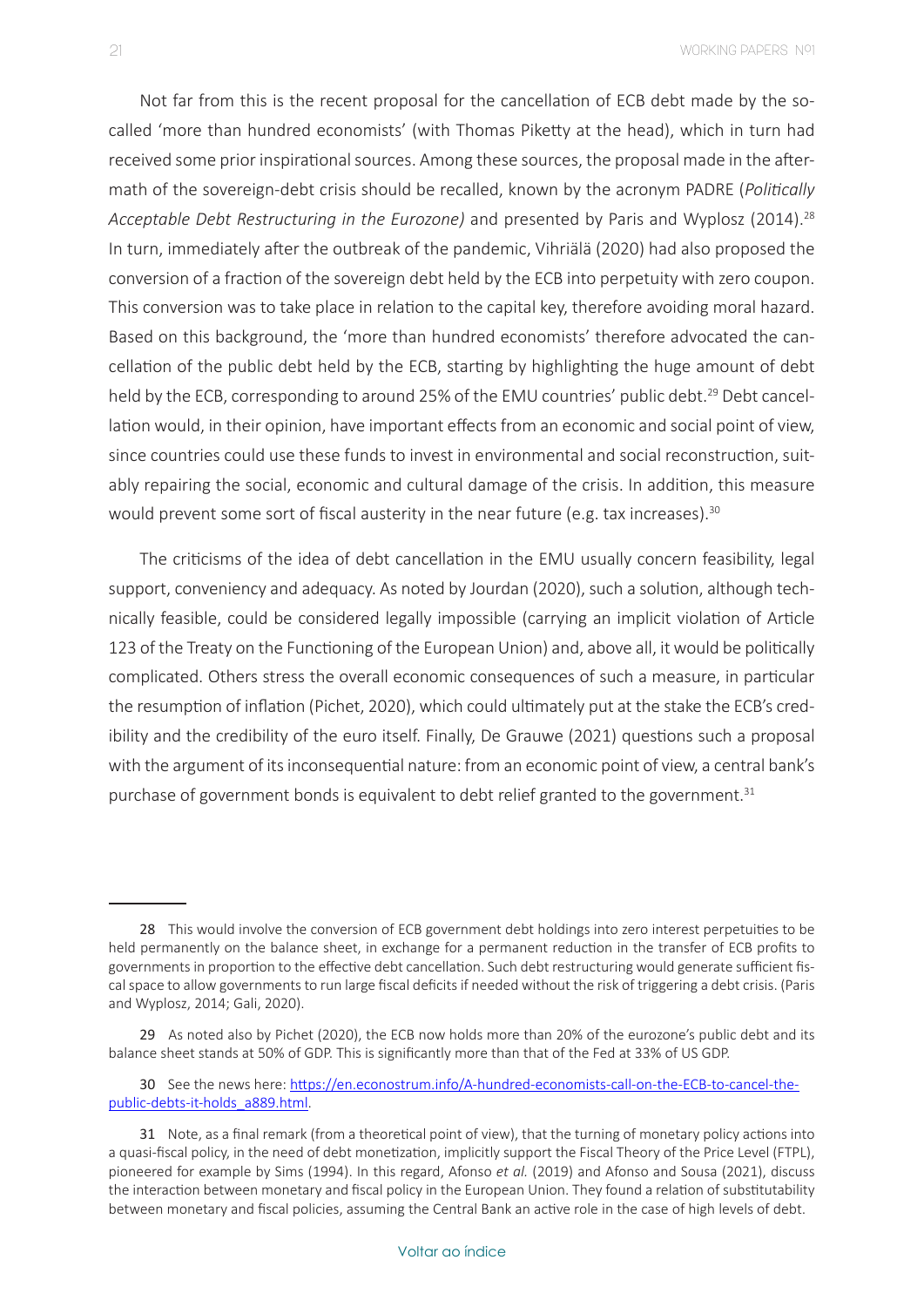# <span id="page-22-0"></span>5. Conclusion

The use of the printing of money as a form of expenditure and/or of debt financing is a last resource solution, only considered in situations of severe crisis or war and when all the rest seems to have failed. Macroeconomic theory – mainly due to monetarist insight – warns us about the risks associated with debt monetization, among which and the most severe, is the risk of hyperinflation. Be that as may, unlimited printing of money is unsustainable not only internally, due to the said risk of (hyper)inflation, but also externally, due to the pressure on the depreciation of domestic currency, ultimately putting into jeopardy the credibility of the currency itself. Capital outflows associated with the currency depreciation would in turn amplify this result. It is true that the value of Money depends on some form of rarity, and so unless that money/currency benefits from an 'exorbitant privilege' (which only happens in the case of the dollar), it is not sustainable for a sovereign country (with an open economy) to live with permanent or recurrent processes involving the printing of money. Underlying such a remark is the Metallist conception of money, for which this power exists but which is not desirable nor even necessary, at least in normal circumstances (Goodhart, 1998). We could say this the other way around, stating that such power should not be exerted, *eppùr si muòve!*

Currently, we may verify that the strong fiscal stimulus packages adopted in the aftermath of the COVID-19 crisis – with an emphasis on the Biden Plan<sup>32</sup> - will in principle be financed by tax revenues, that is, fiscal policy measures even if conveniently accommodated by monetary policy (Sheiner and Wessel, 2020; Cheng *et al.* 2021)<sup>33</sup>. However, the possibility of financing this expansionary fiscal stimulus with the printing of money exists and this can be exerted as in other moments (current high debt overhang can create an additional pressure for that). Indeed, resorting to helicopter money can occur, a hypothesis that would be tolerated given the incomparable strength of the dollar as an international currency.<sup>34</sup>

<sup>32</sup> See Blanchard (2021) on the multiplier effects of the stimulus measures contained in this Plan.

<sup>33</sup> Regarding the risk of inflation returning as a consequence of this policy stimulus, see the different opinions of Demertzis, (2021), Landau (2021) and Weber (2021). More recently, in the post-pandemic environment, other causes can be added to recent price developments, coming mostly from energy and commodity prices, and also to difficulties and disruption both in global and regional supply channels. See in this regard Martin (2021).

<sup>34</sup> However, Rogoff (2021) has recently highlighted the dollar's fragile hegemony.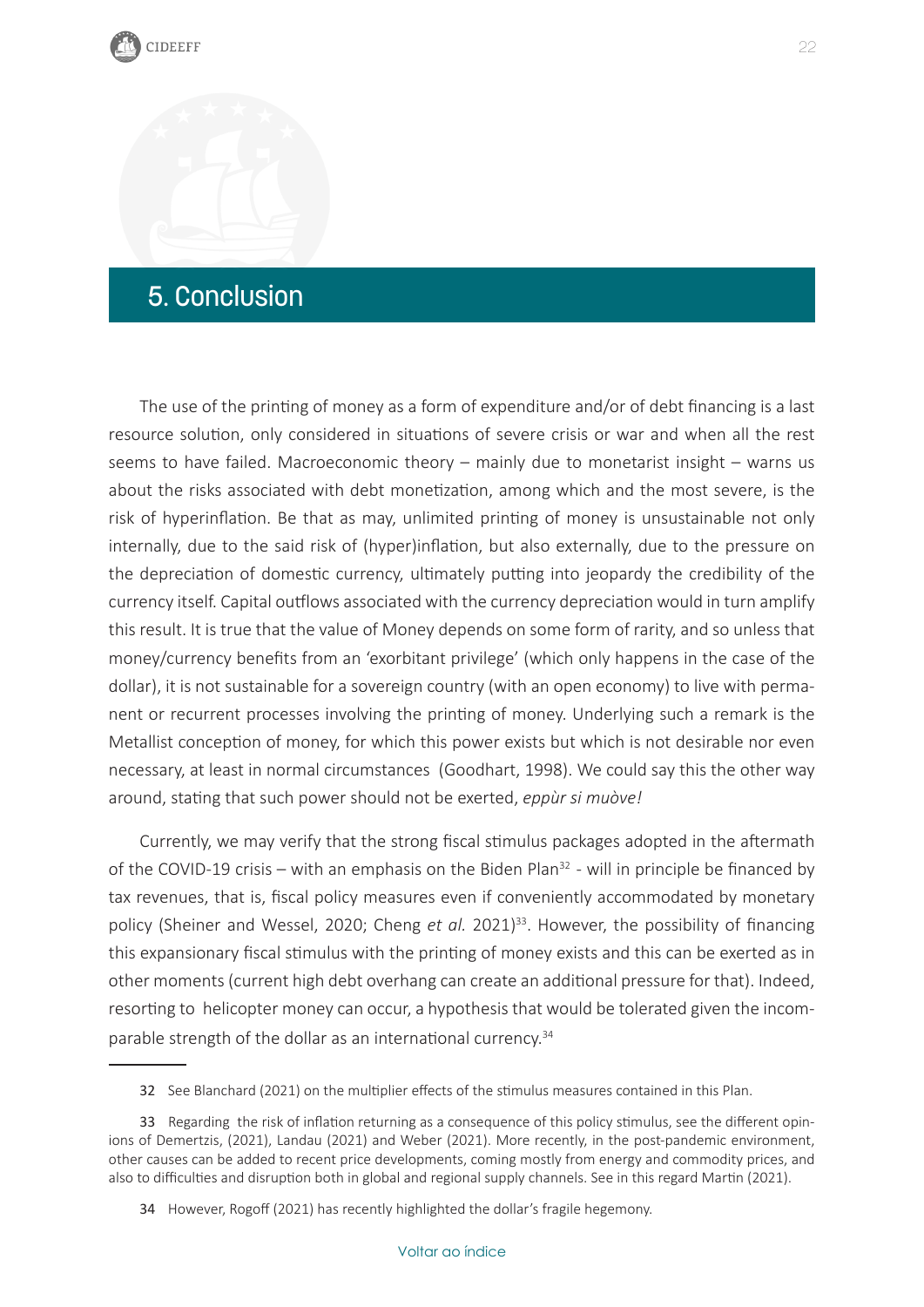In the case of the EMU, even if confronted with a legacy of high debt levels in the post-COVID scenario, such a possibility is much more remote and so proposals for helicopter money or debt cancellation (in sum, forms of debt monetization) will inevitably face political resistance. Besides all the other risks linked to the printing of money, the major requisite to make this operational is simply not there: the perfect matching between monetary and fiscal sovereignties, ensuring that monetized debt is effectively 'the' debt of the sovereign.<sup>35</sup> The lack of this operational requisite makes it hard to admit such a last resource solution even in severe crisis situations. However, paradoxically or not, this additional obstacle can possibly help to prevent future inflationary pressures in the EMU, thereby helping to cement the credibility of the euro and its status as an international currency.

<sup>35</sup> This would happen, for instance, if the new debt raised by the EC to finance the RRM (*supra* subsection 3.2.1) on behalf of the EU - the new 'fiscal sovereign' - would be afterwards monetized by the ECB.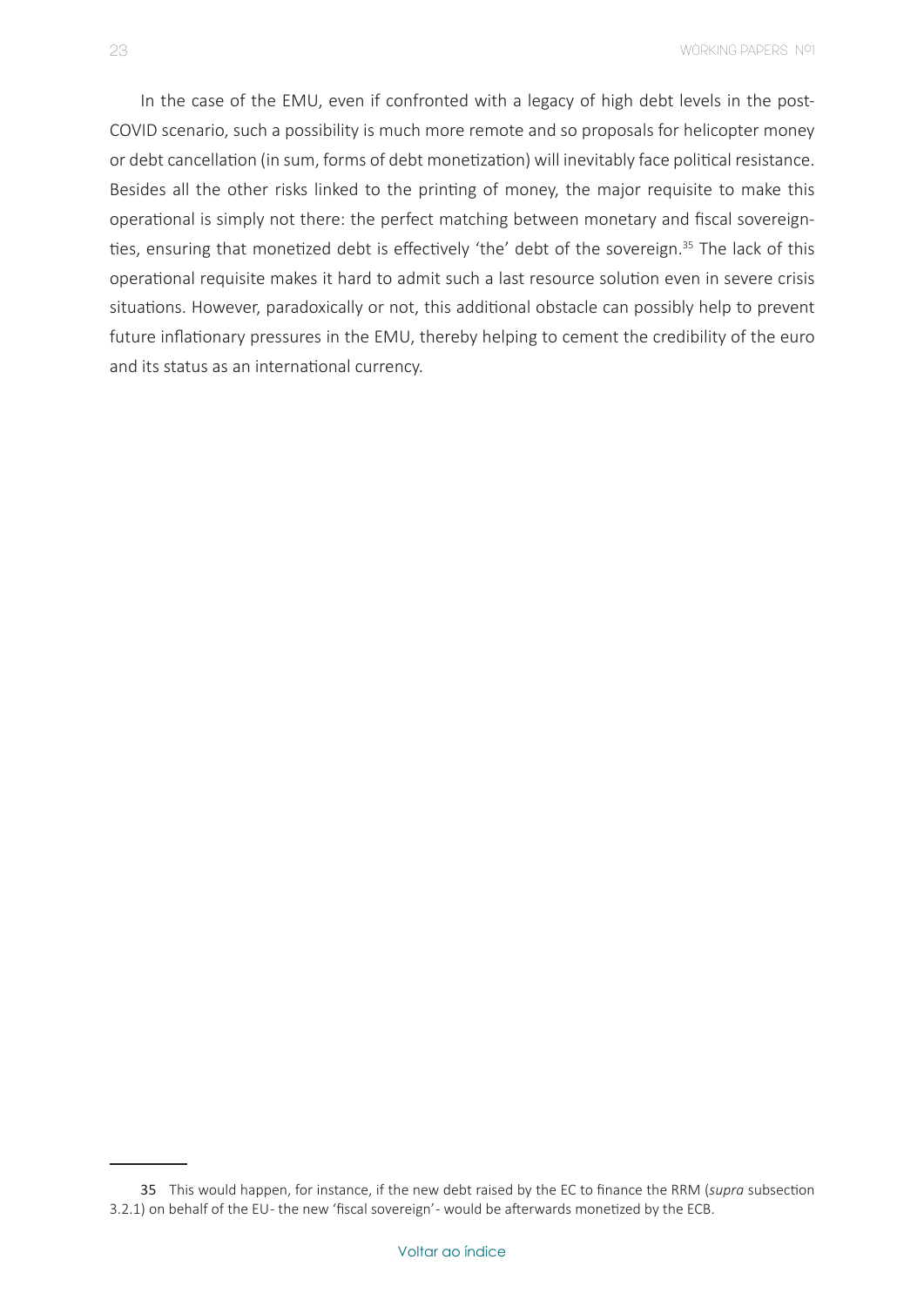<span id="page-24-0"></span>

AFONSO *et al.*(2019) Interactions between monetary and fiscal policies, Journal of Applied Economics, 22:1, 132-151.

AFONSO A. and SOUSA, A. (2021): The Interplay between Monetary and Fiscal Policies in the EU. REM Working Paper 0153-2020. Available at SSRN: <https://ssrn.com/abstract=3768613>

ARSLANALP, S. *et al.* (2020). "Concepts, Definitions and Composition", S.A. Abbas, A. Pienkowski and K. Rogoff (eds.), *Sovereign Debt – A Guide for Economists and Practitioners, Oxford Univer*sity Press: Exford, pp. 56-101.

BALDWIN, R. *et al.* (2015). "Rebooting the Eurozone: Step I – agreeing a crisis narrative", CEPR Policy Insight No. 85. Available at: [https://voxeu.org/sites/default/files/file/Policy%20Insight%2085.pdf](https://voxeu.org/sites/default/files/file/Policy Insight 85.pdf)

BARTSCH, E. *et al.* (2020). *It's all in the mix – How monetary and fiscal policies can work or fail together,* Centre for Economic and Policy Research, Geneva Reports on the World Economy, 23.

BERNANKE, B. (2002). "Deflation : Making Sure 'It' Doesn't Happen Here". Available at: [https://](https://www.bis.org/review/r021126d.pdf) [www.bis.org/review/r021126d.pdf.](https://www.bis.org/review/r021126d.pdf)

BERNANKE, B. (2016). "What tools does the Fed had left? Part 3: Helicopter money". Available at: [https://www.brookings.edu/blog/ben-bernanke/2016/04/11/what-tools-does-the-fed](https://www.brookings.edu/blog/ben-bernanke/2016/04/11/what-tools-does-the-fed-have-left-part-3-helicopter-money/)[have-left-part-3-helicopter-money/](https://www.brookings.edu/blog/ben-bernanke/2016/04/11/what-tools-does-the-fed-have-left-part-3-helicopter-money/)

BIJLSMA, I. and LUKKEZEN, J. (2012). "Target 2 of the ECB vs. Interdistrict Settlement Account of the Federal Reserve". Available at: [https://www.bruegel.org/2012/03/target-2-of-the-ecb-vs](https://www.bruegel.org/2012/03/target-2-of-the-ecb-vs-interdistrict-settlement-account-of-the-federal-reserve/)[interdistrict-settlement-account-of-the-federal-reserve/.](https://www.bruegel.org/2012/03/target-2-of-the-ecb-vs-interdistrict-settlement-account-of-the-federal-reserve/)

BLANCHARD, O. (2021). "In defense of concerns over the \$1.9 trillion relief plan". Available at: [https://www.piie.com/blogs/realtime-economic-issues-watch/defense-concerns-over-19-tril](#page-1-0)[lion-relief-plan](#page-1-0)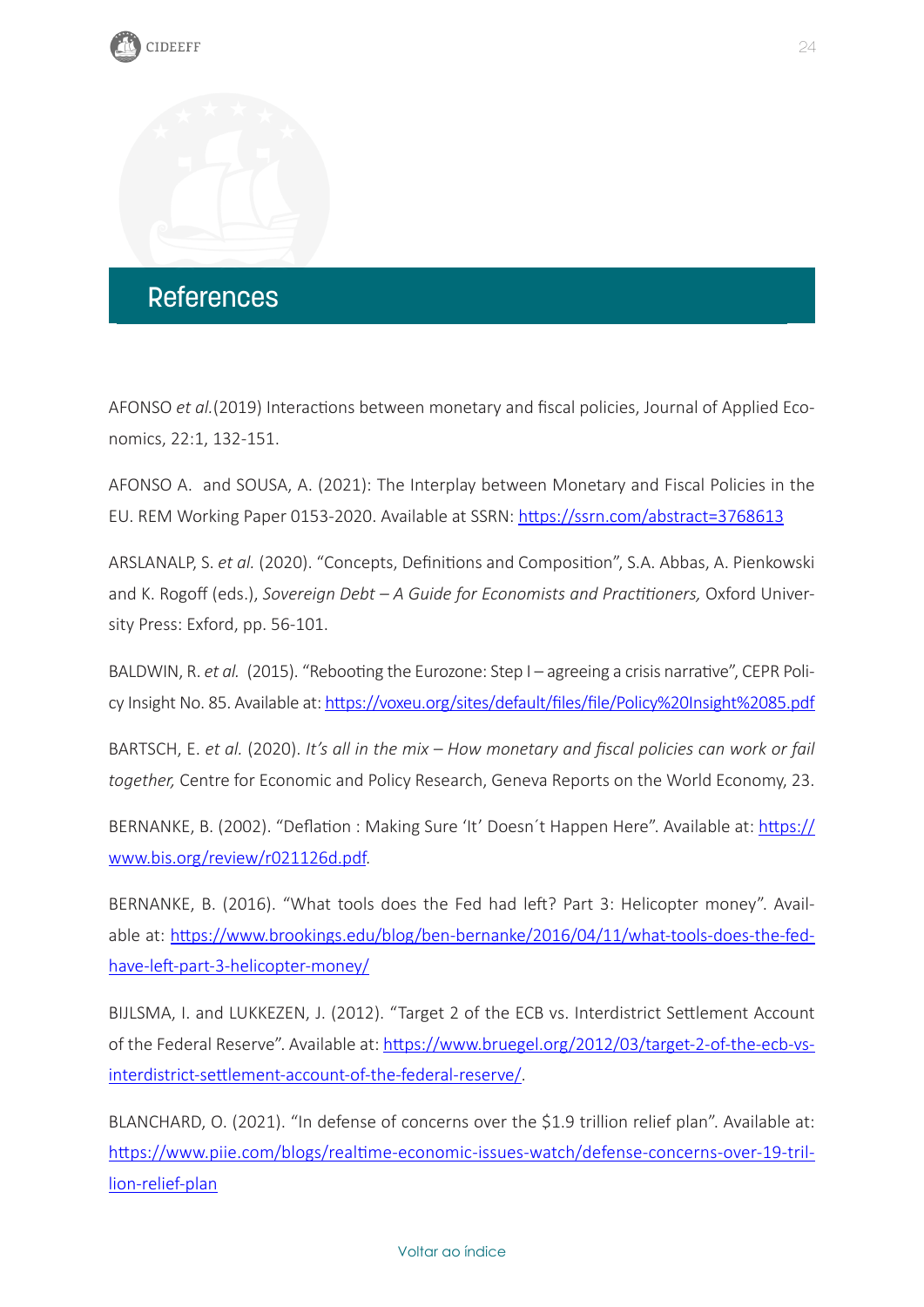BRUNNERMEIER, M. K. *et al.* (2012). "European Safe Bonds (ESBIes)",Available at: [http://per](http://personal.lse.ac.uk/vayanos/euronomics/esbies.pdf)[sonal.lse.ac.uk/vayanos/euronomics/esbies.pdf](http://personal.lse.ac.uk/vayanos/euronomics/esbies.pdf) .

BUITER, W. H. (2014). "The Simple Analytics of Helicopter Money: Why it Works – Always". Available at: https://www.researchgate.net/publication/263276464 The Simple Analytics of He[licopter\\_Money\\_Why\\_It\\_Works\\_-\\_Always](https://www.researchgate.net/publication/263276464_The_Simple_Analytics_of_Helicopter_Money_Why_It_Works_-_Always)

CABALLERO, R. and FARHI, E. (2014). "On the Role of Safe Assets Short-ages in Secular Stagnation". Available at:<https://voxeu.org/article/role-safe-asset-shortages-secular-stagnation>.

CABRAL, N. C. (2021a). *The European Monetary Union After the Crisis – From a Fiscal Union to a Fiscal Capacity,* London and New York: Routledge.

CABRAL, N. C. (2021b). "Borrowing in the European Union: from a pure national model to the antechamber of a European fiscal federal solution", *Journal of European Integration*. Available at:<https://doi.org/10.1080/07036337.2021.1881499>

CHENG, G. *et al.* (2021). "What's the Fed doing in response to the COVID-19 crisis? What more could it do?". Available at:<https://www.brookings.edu/research/fed-response-to-covid19>

CROCKER, G. (2020). *Basic Income and Sovereign Money,* Palgrave, Macmillan: Cham, Switzerland

De GRAUWE, P. (2014). *Economics of Monetary Union,* 10th. Ed., Oxford: Oxford University Press.

De GRAUWE, P. (2021). "Debt Cancellation by the ECB: Does it make a difference?". Available at: <https://blogs.lse.ac.uk/europpblog/2021/02/15/debt>-cancellation-by-the-ecb-doesit-make-a-difference/

De GRAUWE, P. and MOESEN, W. (2009). "Gains for all: Proposal for a common Eurobond". Available at:<https://www.ceps.eu/ceps-publications/gains-all-proposal-common-eurobond/>

DELPLA, J. and WEIZSÄCKER, J. von (2010). "The Blue bond proposal", Bruegel Policy Brief, Issue 2010/03, May 2010.

DEMERTZIS, M. (2021). "Continuing fiscal support and the risk of inflation". Available at: [https://](https://www.bruegel.org/2021/02/continuing-fiscal-support-and-the-risk-of-inflation/) [www.bruegel.org/2021/02/continuing-fiscal-support-and-the-risk-of-inflation/](https://www.bruegel.org/2021/02/continuing-fiscal-support-and-the-risk-of-inflation/).

DRÈZE, Jacques H. and DURRÉ, Alain (2013). "Fiscal integration and growth simulation in Europa", Discussion Paper 2013/13. Louvain-La-Neuve: Center for Operations Research and Econometrics.

ECB (2011). *The monetary policy of the ECB,* European Central Bank.

ENDERLEIN, Henrik *et al.* (2013). "Blueprint for a Cyclical Shock Insurance in the Euro Area", Studies & Reports, 100, Notre Europe, Jacques Delors Institute.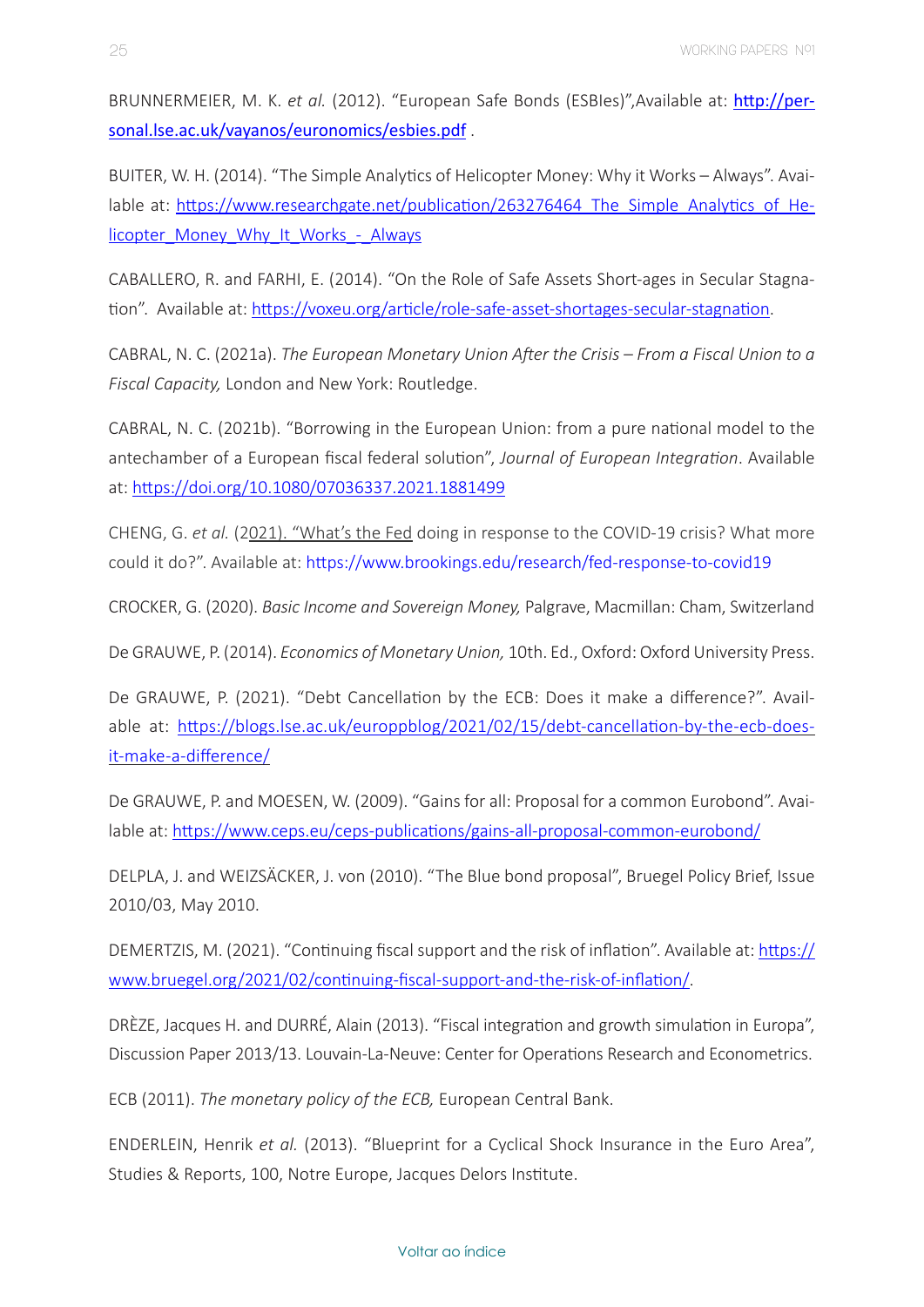

ESRB (2018). "Sovereign bond-backed securities: a feasibility study", Vol. I: Main findings, ESRB.

EUROPEAN COMMISSION (2011). *Green Paper on the Feasibility of Introducing Stability Bonds*, COM(2011), 818 final.

EUROPEAN COMMISSION (2017). *Feasibility and Added Value of a European Unemployment Benefit Scheme – Main findings from a comprehensive research project,* Brussels: European Commission.

FELBERMAYR, G. *et al.* (2017). "The German current-account surplus: Causes and consequences", Thorsten Beck and Hans-Helmut Kotz (eds.), *Ordoliberalism: A German oddity?,* A VoxEU.org Book, London: CEPR Press, pp. 187-199.

FERRER, J. N. *et al.* (2016). *Study on the Potential and Limitations of Reforming the Financing of the EU Budget,* Expertise Commissioned by the European Commission on behalf of the High Level Group in Own Resources under service contract N.º 14/PO/04, Final Version, 3 June 2016.

FRIEDMAN, M. (1969). *The Optimum Quantity of Money and Other Essays*, MacMillan: Chicago.

GALÍ, J. (2020). "Helicopter money: The time is now". Available at: [https://voxeu.org/article/](https://voxeu.org/article/helicopter-money-time-now) [helicopter-money-time-now](https://voxeu.org/article/helicopter-money-time-now).

GOODHART, C. A.E. (1998). "The two concepts of money: implications for the analysis of optimal currency areas", *European Journal of Political Economy* 14(1998), pp. 407-432.

GROS, Daniel (2017). "The Single Monetary Policy and its decentralized implementation: An assessment", CEPS Policy Insights, No. 2017/36, September 2017.

HUBER, J. (2017). *Sovereign Money – Beyond Reserve Banking,* Palgrave, Macmillan: Cham, Switzerland.

ISSING, O. (2020) "The MMT Myth". Available at: [https://www.project-syndicate.org/commentary/](https://www.project-syndicate.org/commentary/mmt-myth-threat-to-central-bank-independence-by-otmar-issing-2020-11?barrier=accesspaylog) [mmt-myth-threat-to-central-bank-independence-by-otmar-issing-2020-11?barrier=accesspaylog](https://www.project-syndicate.org/commentary/mmt-myth-threat-to-central-bank-independence-by-otmar-issing-2020-11?barrier=accesspaylog).

JOURDAN, S. (2020). "ECB deb cancellation: a last resort, not a first-best strategy". Available at: <https://www.positivemoney.eu/2020/12/ecb>-debt-cancellation-not-best-strategy/

KELTON, S. (2020). *The Deficit Myth – Modern Monetary Theory and How to Build a Better Economy,* John Murray Publishers: UK.

KNAPP, G. (1905). *The State Theory of Money,* Macmillan: London.

KYRIAKOPOULOU D. and ORTLIEB, P. (2021). "Does central bank capital matter?". Available at: <https://www.omfif.org/2021/01/does-central-bank-capital-matter/>.

LANDAU, J.-P. (2021). "Inflation and the Biden stimulus". Available at: [https://voxeu.org/article/](https://voxeu.org/article/inflation-and-biden-stimulus) [inflation-and-biden-stimulus](https://voxeu.org/article/inflation-and-biden-stimulus).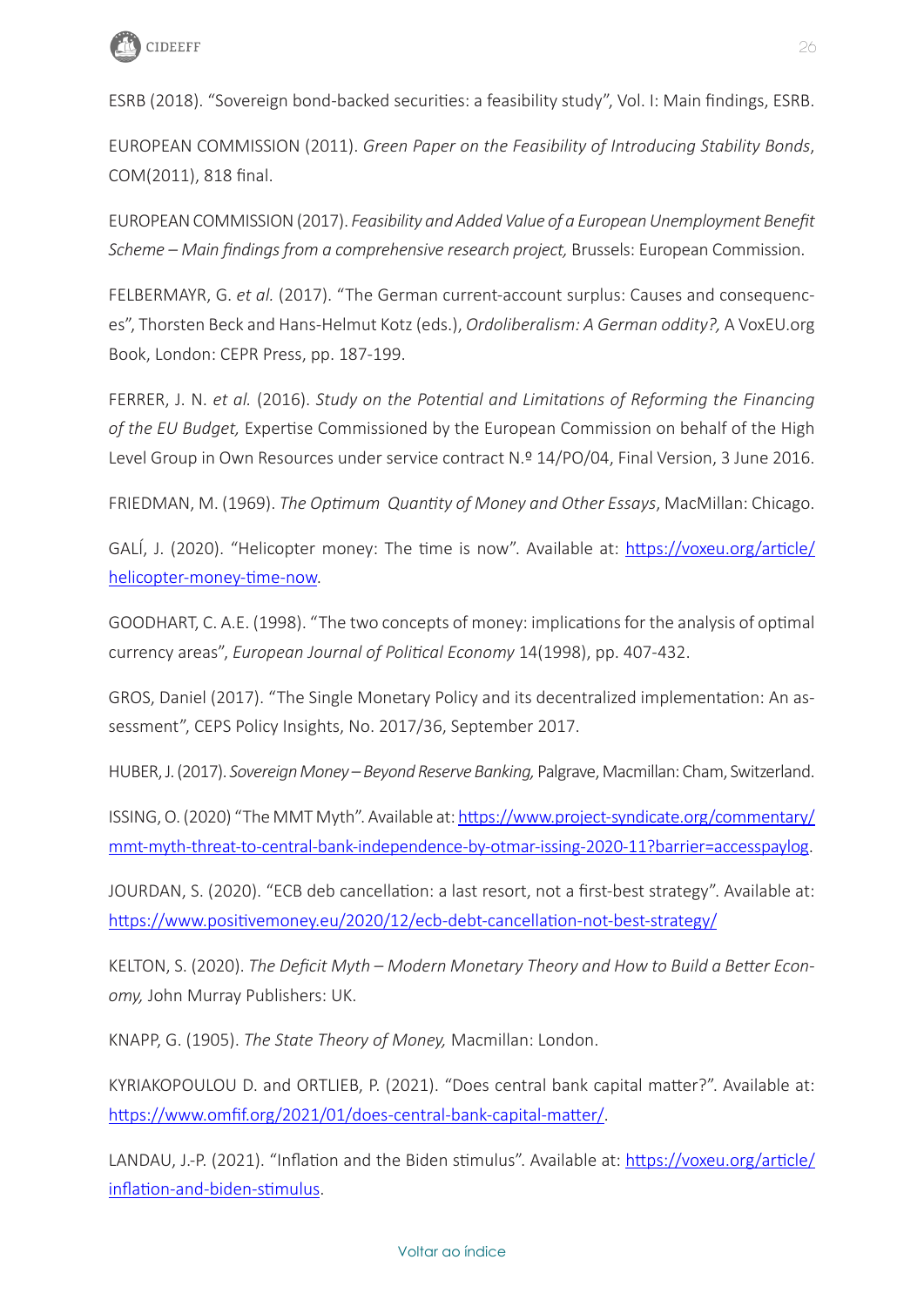LERNER. E. M. (1954). "The monetary and fiscal programs of the Conference Government, 1861- 65, *Journal of Political Economy* 62, pp. 506-522.

MANKIW, N. G. (2005). *Macroeconomics*, 7th ed., International Edition, Woth Publishers: New York.

MARTIN, F. M. (2021). "What are the Risks for Future Inflation?", Federal Reserve Bank of St. Louis Blog. Available at: [https://www.stlouisfed.org/on-the-economy/2021/october/what](https://www.stlouisfed.org/on-the-economy/2021/october/what-risks-future-inflation)[risks-future-inflation.](https://www.stlouisfed.org/on-the-economy/2021/october/what-risks-future-inflation)

McNAMARA, K. R. (2015). "The Forgotten Problem of Embeddedness", Matthias Matthijs and Mark Blyth Eds.), *The future of the Euro,* Oxford University Press, pp. 21-45.

MUNDELL, R.A. (1961). "The theory of optimum currency areas", *American Economic Review*  51, pp. 657-664.

PARIS, P. and WYPLOSZ, C. (2014). *PADRE: Politically Acceptable Debt Restructuring in the Eurozone*, Geneva Special Report on the World Economy 3, ICMB and CEPR.

PICHET, E. (2020). "The dangerous utopia of the ECB's cancellation of public debts". Available at: [http://www.publicdebtnet.org/pdm/ECONOMIC-ANALYSES-AND-POLICIES/Economic-Policies/](http://www.publicdebtnet.org/pdm/ECONOMIC-ANALYSES-AND-POLICIES/Economic-Policies/Documents/Document-160920201017.html) [Documents/Document-160920201017.html](http://www.publicdebtnet.org/pdm/ECONOMIC-ANALYSES-AND-POLICIES/Economic-Policies/Documents/Document-160920201017.html)

PISANI-FERRY, J. (2020). "European recovery funds: strings attached, but not tied up in knots", *Policy Contribution* 2020/19, Bruegel.

RINALDI, D. and FERRER, J. N. (2017). "The European Fund for Strategic Investments as a New Type of Budgetary Instrument", CEPS Research Report, No 2017/07.

ROGOFF, K. (2021). "The Dollar's Fragile Hegemony". Available at: [https://www.project-syndi](https://www.project-syndicate.org/commentary/flexible-renminbi-could-threaten-global-dollar-hegemony-by-kenneth-rogoff-2021-03?a_la=english&a_d=60633bfb117a782a6c9b43d2&a_m=&a_a=click&a_s=&a_p=%2Farchive&a_li=flexible-renminbi-could-threaten-global-dollar-hegemony-by-kenneth-rogoff-2021-03&a_pa=archive-results&a_ps=&a_ms=&a_r=&barrier=accesspaylog)[cate.org/commentary/flexible-renminbi-could-threaten-global-dollar-hegemony-by-kenneth](https://www.project-syndicate.org/commentary/flexible-renminbi-could-threaten-global-dollar-hegemony-by-kenneth-rogoff-2021-03?a_la=english&a_d=60633bfb117a782a6c9b43d2&a_m=&a_a=click&a_s=&a_p=%2Farchive&a_li=flexible-renminbi-could-threaten-global-dollar-hegemony-by-kenneth-rogoff-2021-03&a_pa=archive-results&a_ps=&a_ms=&a_r=&barrier=accesspaylog)[rogoff-2021-03?a\\_la=english&a\\_d=60633bfb117a782a6c9b43d2&a\\_m=&a\\_a=click&a\\_s=&a\\_](https://www.project-syndicate.org/commentary/flexible-renminbi-could-threaten-global-dollar-hegemony-by-kenneth-rogoff-2021-03?a_la=english&a_d=60633bfb117a782a6c9b43d2&a_m=&a_a=click&a_s=&a_p=%2Farchive&a_li=flexible-renminbi-could-threaten-global-dollar-hegemony-by-kenneth-rogoff-2021-03&a_pa=archive-results&a_ps=&a_ms=&a_r=&barrier=accesspaylog) [p=%2Farchive&a\\_li=flexible-renminbi-could-threaten-global-dollar-hegemony-by-kenneth-ro](https://www.project-syndicate.org/commentary/flexible-renminbi-could-threaten-global-dollar-hegemony-by-kenneth-rogoff-2021-03?a_la=english&a_d=60633bfb117a782a6c9b43d2&a_m=&a_a=click&a_s=&a_p=%2Farchive&a_li=flexible-renminbi-could-threaten-global-dollar-hegemony-by-kenneth-rogoff-2021-03&a_pa=archive-results&a_ps=&a_ms=&a_r=&barrier=accesspaylog)[goff-2021-03&a\\_pa=archive-results&a\\_ps=&a\\_ms=&a\\_r=&barrier=accesspaylog.](https://www.project-syndicate.org/commentary/flexible-renminbi-could-threaten-global-dollar-hegemony-by-kenneth-rogoff-2021-03?a_la=english&a_d=60633bfb117a782a6c9b43d2&a_m=&a_a=click&a_s=&a_p=%2Farchive&a_li=flexible-renminbi-could-threaten-global-dollar-hegemony-by-kenneth-rogoff-2021-03&a_pa=archive-results&a_ps=&a_ms=&a_r=&barrier=accesspaylog)

SIMS, C. A. (1994): "A simple model for study of the determination of the price level and the interaction of monetary and fiscal policy", Economic Theory 4, 381-399.

SHEINER, L. and WESSEL, D. (2020). "Where is the US government getting all the money it's spending in the coronavirus crisis?". Available at: [https://www.brookings.edu/blog/up-front/2020/03/25/](https://www.brookings.edu/blog/up-front/2020/03/25/where) [where-](https://www.brookings.edu/blog/up-front/2020/03/25/where)is-the-u-s-government-getting-all-the-money-its-spending-in-the-coronavirus-crisis/.

STEINBERG, P. (2017). "Global imbalances – coordinating with different script books", Thorsten Beck and Hans-Helmut Kotz (eds.), *Ordoliberalism: A German oddity?,* A VoxEU.org Book, London: CEPR Press, pp. 167-180.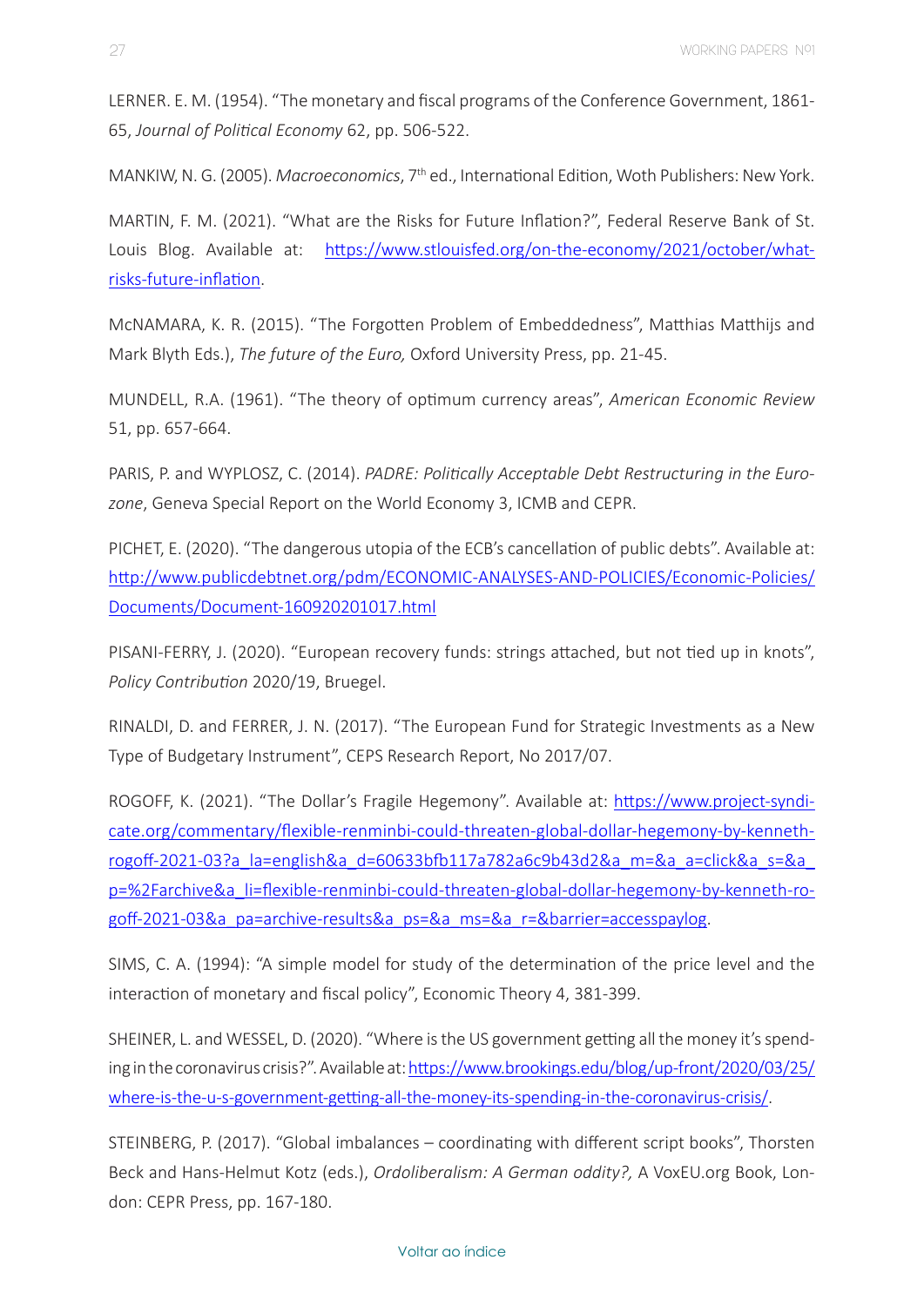

STIGLITZ, Joseph (2016). *The Euro – How a Common Currency Threatens de Future of Europe*, W.W. Norton & Company: New York and London.

STIGLITZ, Joseph (2017). "The Fundamental Flaws in the Euro Zone Framework"Nazaré da Costa Cabral *et al.* (eds.), *The Euro and Crisis – Perspectives for the Eurozone as a Monetary and Budgetary Union,* Switzerland: Springer, pp. 11-16.

SUMMERS, L. H. (2016). "The Age of Secular Stagnation". Available at: [http://larrysummers.](http://larrysummers.com/2016/02/17/the-age-of-secular-stagnation/) [com/2016/02/17/the-age-of-secular-stagnation/.](http://larrysummers.com/2016/02/17/the-age-of-secular-stagnation/)

TCHERNEVA, P. R. (2020). *A Job Guarantee,* Polity Press: Cambridge.

TURNER, A. (2016). *Between Debt and the Devil – Money, Credit, and Fixing Global Finance,*  Princeton University Press: New Jersey.

VIHRIÄLÄ, V. (2020). "Make room for fiscal action through debt conversion". Available at: [https://](https://voxeu.org/article/make-room-fiscal-action-through-debt-conversion) [voxeu.org/article/make-room-fiscal-action-through-debt-conversion.](https://voxeu.org/article/make-room-fiscal-action-through-debt-conversion)

VON HAGEN, J. and WYPLOSZ, C. (2008). "EMU's decentralized system of fiscal policy", European Economy Economic Papers 306, February 2008.

WEBER, A. A. (2021). "Will Inflation Make a Comeback?". Available at: [https://www.project-syn](https://www.project-syndicate.org/commentary/why)[dicate.org/commentary/why](https://www.project-syndicate.org/commentary/why)-covid19-pandemic-could-lead-to-higher-inflation-by-axel-weber-1-2021-02?barrier=accesspaylog

ZETTELMEYER, J. (2017). "German ordo and Eurozone reform: a view from trenches", Thorsten Beck and Hans-Helmut Kotz (Eds.), *Ordoliberalism: A German oddity?,* A VoxEU.org Book, London: CEPR Press, pp. 155-164.